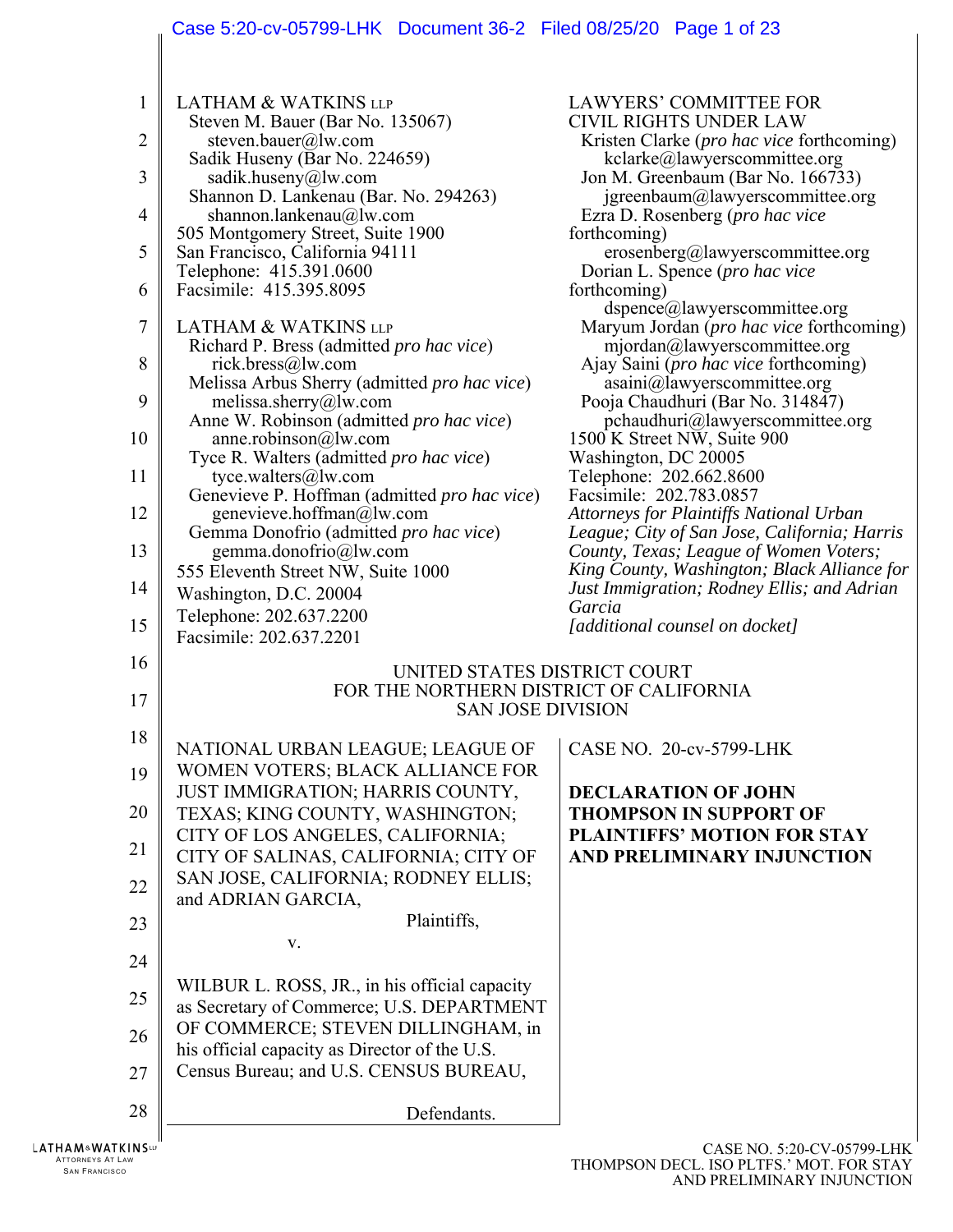1

 $\overline{2}$ 

# **EXPERT DECLARATION OF JOHN THOMPSON**

# **I. Introduction**

3 4 5 6 7 8 9 10 1. I served as the Director of the U.S. Census Bureau from August 2013 to June 2017. My responsibilities as Director included overseeing the research and testing that produced the design for the 2020 Census. Prior to becoming Director, I worked at the Census Bureau for 27 years, culminating with my role as the career senior executive in charge of management of all aspects of the 2000 Decennial Census. These experiences and more inform my assessment that the Trump administration's decision to accelerate the timelines for completing the 2020 Census will likely result in significant and material degradation of the quality of the 2020 Census relative to previous censuses.

11 12 13 14 15 16 17 18 19 20 21 22 2. On April 13, 2020 the Secretary of Commerce, Wilbur Ross, and the Director of the Census Bureau, Dr. Steven Dillingham, issued a statement on 2020 Census operational adjustments due to the COVID-19 pandemic. This statement concluded that "[u]nder this plan, the Census Bureau would extend the window for field data collection and self-response to October 31, 2020, which will allow for apportionment counts to be delivered to the President by April 30, 2021, and redistricting data to be delivered to the states no later than July 31, 2021.<sup>''1</sup> 3. On August 3, 2020 the Director of the Census Bureau, Dr. Steven Dillingham, issued a statement announcing that the Census Bureau would "accelerate the completion of data collection and apportionment counts by our statutory deadline of December 31, 2020, as required by law and directed by the Secretary of Commerce."<sup>2</sup> Based on my experience and expertise, I believe that this August 3 decision will adversely affect the quality and accuracy of the 2020 Census.

- 23
- 4. The 2020 Census results will be of great importance to our nation. The
- 24

 $\overline{a}$ 

2020.html?linkId=100000011751624.

27

28 <sup>2</sup> Statement from U.S. Census Bureau Director Steven Dillingham: Delivering a Complete and Accurate 2020 Census Count, August 3, 2017, https://2020census.gov/en/news-events/pressreleases/delivering-complete-accurate-count.html.

<sup>25</sup> 26 <sup>1</sup> U.S. Department of Commerce Secretary Wilbur Ross and U.S. Census Bureau Director Steven Dillingham Statement on 2020 Census Operational Adjustments Due to COVID-19, April 13, 2020, https://2020census.gov/en/news-events/press-releases/statement-covid-19-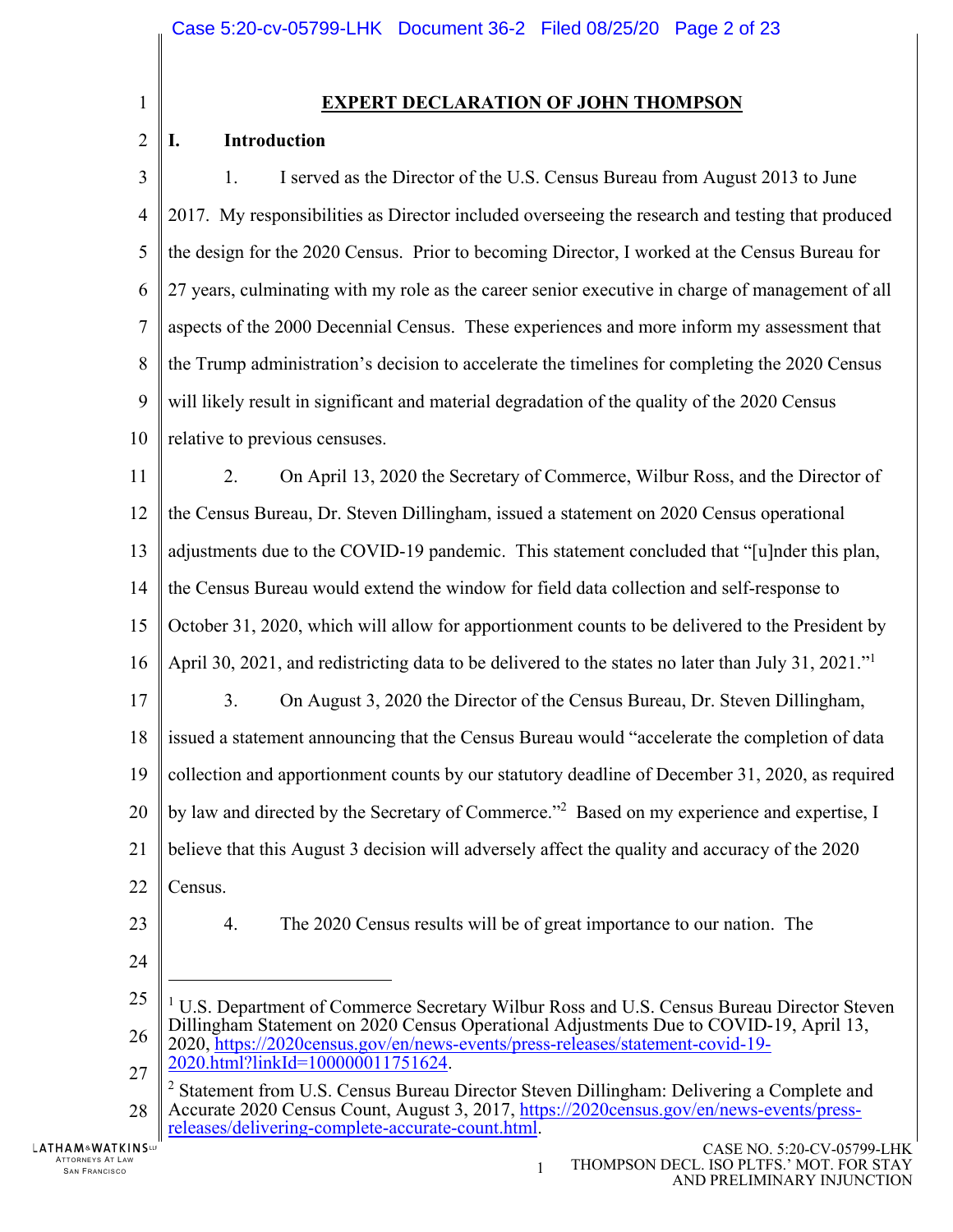#### Case 5:20-cv-05799-LHK Document 36-2 Filed 08/25/20 Page 3 of 23

1  $\mathcal{D}_{\mathcal{L}}$ 3 4 5 6 7 8 Constitution requires that the census be used for reapportioning the House of Representatives and the Electoral College. The 2020 Census will also be used for numerous other functions to support good policymaking and economic growth including: redrawing congressional and state legislative voting districts; allocating over \$1.5 trillion of federal funds annually; informing sound policy development; providing critical information for state, local and tribal government planning; and supplying important data to large and small businesses to generate growth and job creation. Inaccuracies or errors in the 2020 Census will have grave consequences on these uses for the subsequent 10-year period.

9 10 11 12 13 14 15 16 17 18 19 20 21 22 23 5. I have carefully reviewed the 2020 Census Operational Plans as well as the documentation that the Census Bureau has issued describing the actions it is taking in response to the COVID-19 pandemic and its recently issued documentation regarding its plans to conclude data collection by September 30, 2020. I have evaluated these documents by drawing on my experience and expertise developed over 31 years working on four censuses under seven different presidential administrations. Based on my experience and expertise, it is my opinion that reducing the time for data collection at this late date will most likely have grave and material consequences for the 2020 Census and public perceptions of its legitimacy, because: (1) the time constraints will force the Census Bureau to modify the plans for their data collection operations; (2) these modifications will significantly increase the likelihood of larger total and differential undercounts for the hard-to-count populations, as well as increase the levels of erroneous enumerations and reduce the overall quality of this census, relative to previous censuses; and (3) the Census Bureau is not providing timely measures that will allow stakeholders to assess whether the 2020 Census is succeeding in carrying out a fair and accurate enumeration, undermining the legitimacy of the count.

24 **II. Qualifications and Retainer Information** 

25 26 27 6. Below I briefly describe specific aspects of my qualifications and work experience that establish my credentials as an accomplished statistician and an expert on the Census Bureau and Decennial Census. I have also attached a copy of my CV to this declaration.

7. I have been retained to evaluate the likely impact of the administration's decision

**LATHAM&WATKINSLIP** ATTORNEYS AT LAW<br>SAN FRANCISCO SAN FRANCISCO 2

28

CASE NO. 5:20-CV-05799-LHK THOMPSON DECL. ISO PLTFS.' MOT. FOR STAY AND PRELIMINARY INJUNCTION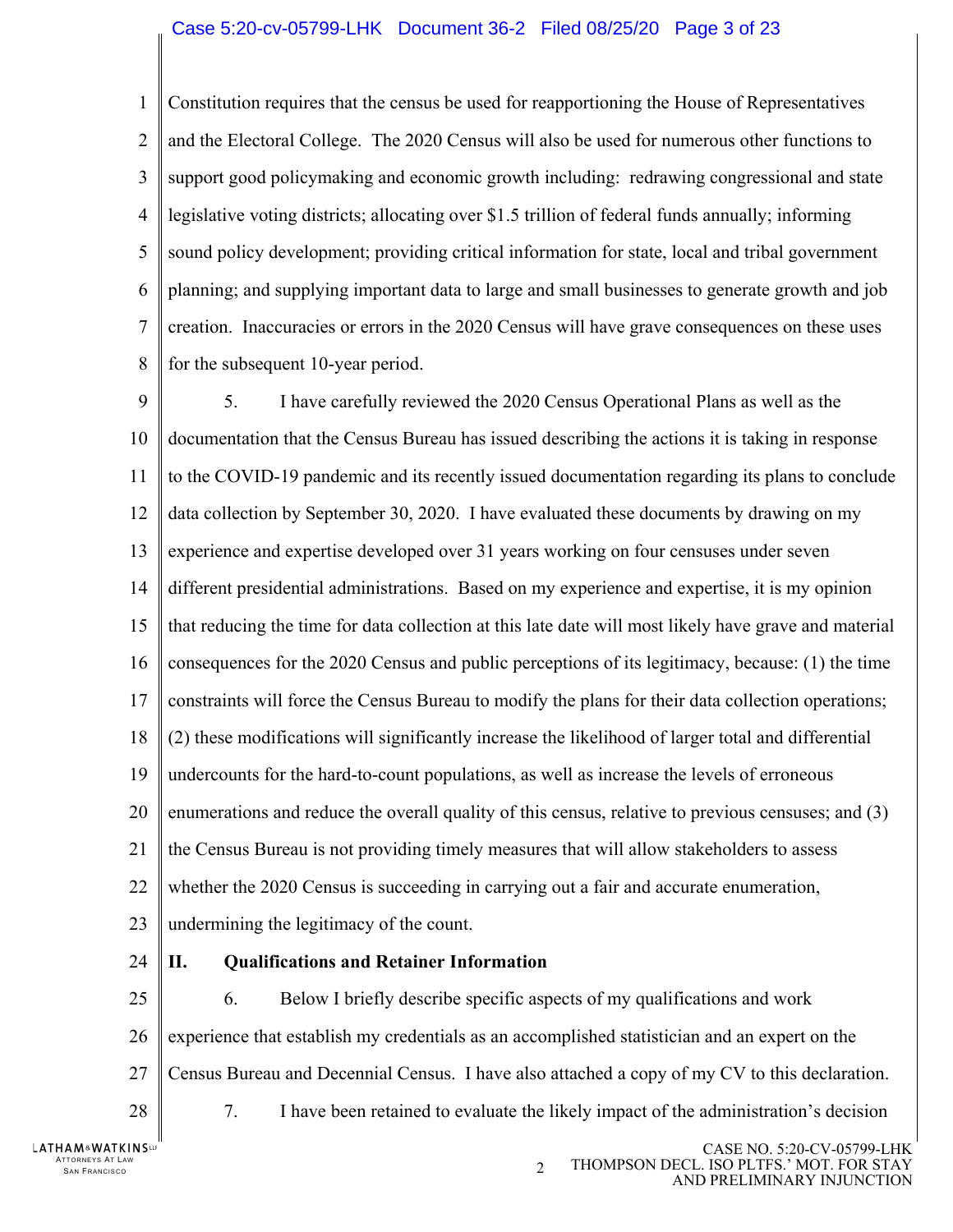1  $\mathcal{D}_{\mathcal{L}}$ to compress data-collection and data-processing operations of the 2020 Decennial Census. My compensation in this case is \$150 per hour.

3 4 5 6 7 8. I have served both as the Director of the U.S. Census Bureau and as the career senior executive in charge of management of all aspects of the 2000 Decennial Census. I am also a distinguished professional in the areas of statistics and survey design. I have a deep understanding of the processes that are necessary to achieve a complete and highly accurate Decennial Census.

- 8 9 10 11 12 9. I started my career as a mathematical statistician in 1975. I spent the majority of my employment at the Census Bureau focused on the Decennial Census and ultimately served as the Associate Director for the 2000 Decennial Census, with management responsibility for all phases of the 2000 Decennial Census. As I mentioned above, I served as the Director of the U.S. Census Bureau from August 2013 to June 2017 and worked at the Census Bureau for 27 years.
- 13 14 15 16 17 18 10. The Census Bureau is the country's largest Statistical Agency and produces a wide range of demographic and economic statistics including: the Decennial Census; the American Community Survey; the Current Population Survey; the National Crime Victimization Survey; the National Health Interview Survey; the Economic Census; 13 principal key economic indicators released on a monthly or quarterly basis; and about 100 additional surveys. The Director of the Census Bureau is appointed by the President and confirmed by the Senate.
- 19 20 21 22 23 11. Prior to being appointed Director of the Census Bureau, I was at National Opinion Research Center (NORC) at the University of Chicago, serving as Executive Vice President from 2002 to 2008 and President from 2008 to 2013. NORC is an objective, non-partisan independent research institution that delivers reliable data and rigorous analysis to guide critical programmatic, business, and policy decisions. Clients include government, corporate, and
- 24 nonprofit organizations around the world who partner with NORC to transform increasingly
- 25 complex information into useful knowledge. NORC conducts research in five main areas:
- 26 Economics, Markets, and the Workforce; Education, Training, and Learning; Global
- 27 Development; Health and Well-Being; and Society, Media, and Public Affairs. NORC services
- 28 include designing and conducting surveys (telephone, internet, and in-person), as well as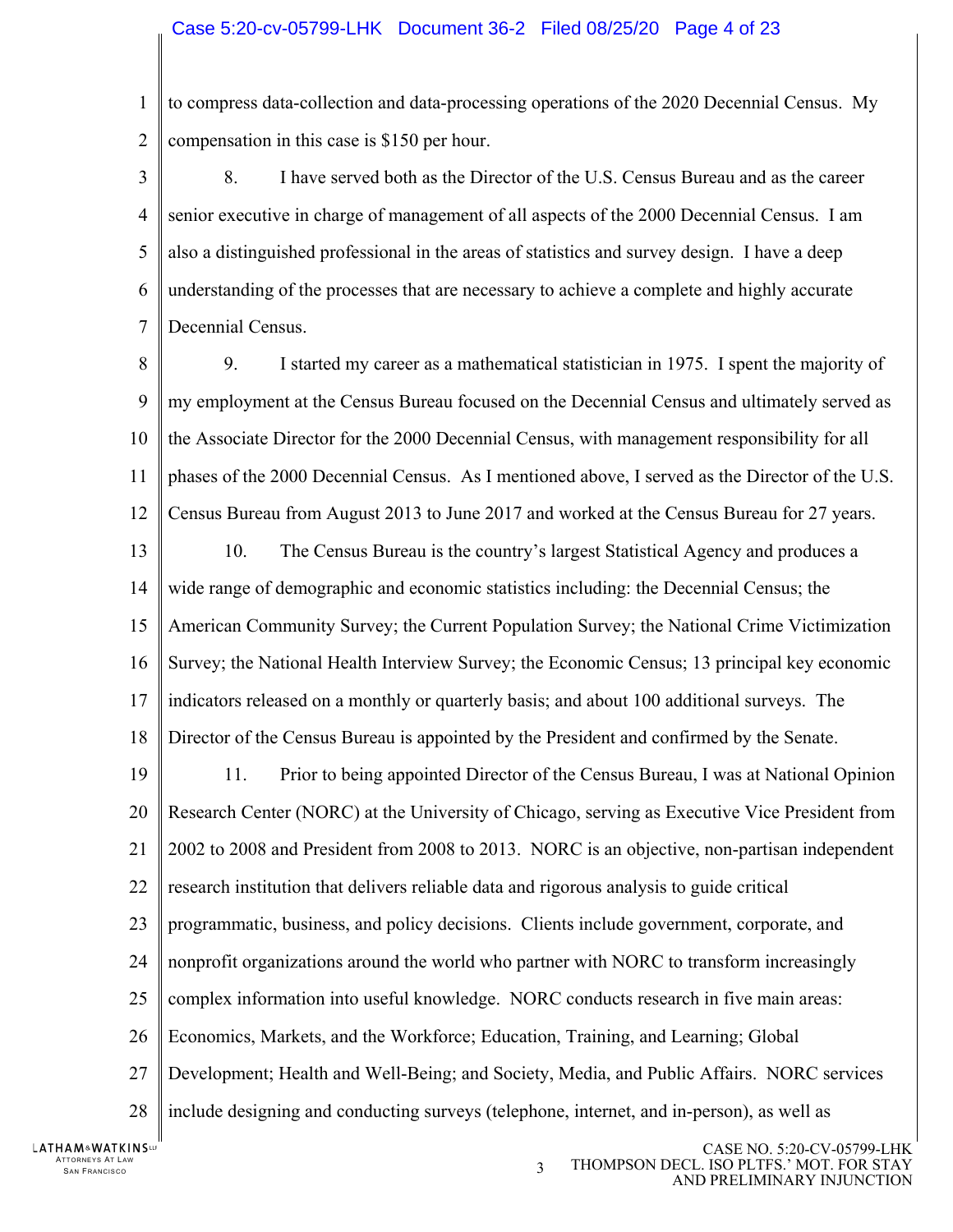1 analytical studies.

| $\overline{2}$   | From July 2017 to August 2018, I served as the Executive Director of the Council<br>12.                      |  |  |  |  |
|------------------|--------------------------------------------------------------------------------------------------------------|--|--|--|--|
| 3                | of Professional Associations on Federal Statistics (COPAFS). COPAFS is an organization with                  |  |  |  |  |
| $\overline{4}$   | a membership consisting of professional associations and research organizations that depend on               |  |  |  |  |
| 5                | and support high quality federal statistics. The Executive Director of COPAFS must have a deep               |  |  |  |  |
| 6                | understanding of the Federal Statistical System and the wide range of data products that are                 |  |  |  |  |
| $\boldsymbol{7}$ | produced. Serving as the Executive Director of COPAFS reinforced my appreciation of the                      |  |  |  |  |
| 8                | importance of high-quality Decennial Census data to the entire Federal Statistical System.                   |  |  |  |  |
| 9                | In addition to the work experience described above, I am an elected Fellow of the<br>13.                     |  |  |  |  |
| 10               | American Statistical Association and was selected to serve on the National Academies of                      |  |  |  |  |
| 11               | Science, Engineering, and Medicine Committee on National Statistics.                                         |  |  |  |  |
| 12               | Ш.<br><b>Analysis</b>                                                                                        |  |  |  |  |
| 13               | The requirement to end data collection by the end of September 2020 will<br>A.                               |  |  |  |  |
| 14               | force the Census Bureau to modify data collection procedures, resulting in a                                 |  |  |  |  |
| 15               | less complete enumeration compared to previous censuses.                                                     |  |  |  |  |
| 16               | My responsibilities as Director of the Census Bureau included overseeing the<br>14.                          |  |  |  |  |
| 17               | research and testing that produced the design for the 2020 Census. During my tenure, the                     |  |  |  |  |
| 18               | original operational plan for conducting the 2020 Census was released, as was an updated                     |  |  |  |  |
| 19               | version 2.0 of this plan. <sup>3</sup> In addition, major field tests were conducted in 2013, 2014, 2015 and |  |  |  |  |
| 20               | 2016. The results of these tests informed the final 2020 Census Design that was tested in the                |  |  |  |  |
| 21               | 2018 end-to-end test. This was the final large scale test in advance of the 2020 Census. It                  |  |  |  |  |
| 22               | combined the results of all previous tests and could be viewed as a dress rehearsal for the 2020             |  |  |  |  |
| 23               | Census. Additionally, during the 2000 Census, I managed all aspects of census operations.                    |  |  |  |  |
| 24               | These experiences and the expertise that I developed in their course equip me to evaluate the                |  |  |  |  |
| 25               | likely systemic effects of the August 3 decision to truncate the 2020 Census.                                |  |  |  |  |
| 26               | 15.<br>The COVID-19 pandemic forced the delay of key 2020 Census operations out of                           |  |  |  |  |
| 27               |                                                                                                              |  |  |  |  |
| $\gamma$         | <sup>3</sup> IIS Census Bureau 2020 Cansus Operational Plan, A New Design for the 21st Century               |  |  |  |  |

28 U.S. Census Bureau, *2020 Census Operational Plan, A New Design for the 21st Century*, version 2.0 issued, September 2016.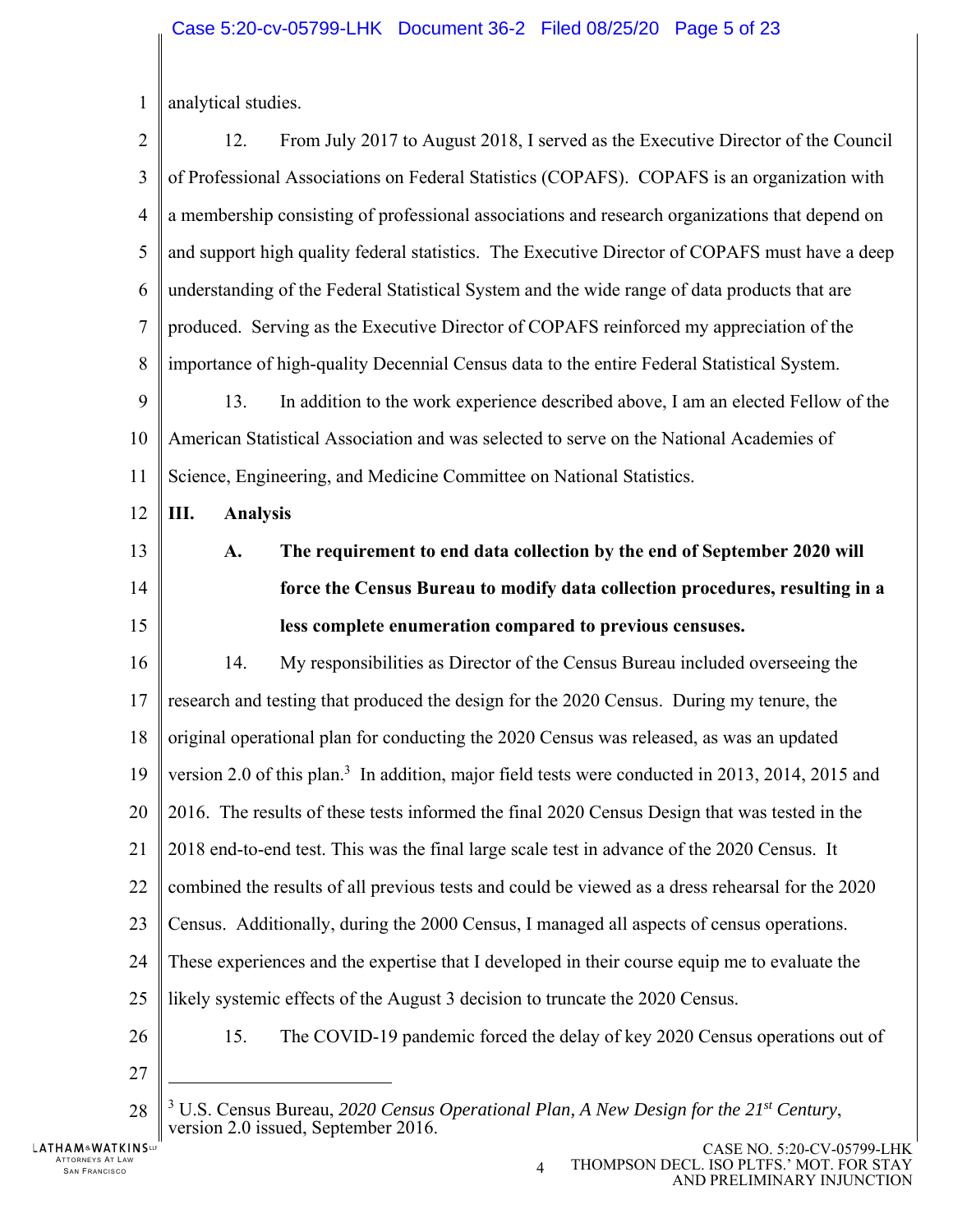#### Case 5:20-cv-05799-LHK Document 36-2 Filed 08/25/20 Page 6 of 23

1  $\mathfrak{D}$ 3 4 5 6 7 8 9 10 11 12 13 14 15 16 17 18 19 20 21 22 23 24 25 concerns for the safety of both census workers and the general public. The in-person components of the local partnership program to increase response rates of the traditionally hardto-count populations were delayed, as was the operation to collect responses from those households that do not self-respond. This operation is referred to as nonresponse follow-up or NRFU. As of August 16, the national self-response rate is 63.8 percent, which means that over 36 percent—or over 50 million housing units and their occupants must still be enumerated.<sup>4</sup> As I will discuss below, the hard-to-count populations are disproportionately represented in the nonresponse universe. A failure to obtain a complete enumeration in NRFU would result in disproportionate undercounts of these populations. Therefore, I view a successful NRFU as the most important census operation to ensuring a fair and accurate count. 16. The NRFU operation had been scheduled to start on May 15, 2020 and run through July 31, 2020. However, as a result of the COVID-19 pandemic, the Census Bureau rescheduled it to start in most of the United States on August 11, 2020 and initially planned to complete it by October 31, 2020. 17. In order to accommodate this delay, the Census Bureau had requested, through the Department of Commerce, a four-month extension of the deadlines<sup>5</sup> to deliver apportionment and redistricting data. For apportionment, the requested extension was from the current deadline of December 31, 2020 to April 30, 2021. For redistricting, the requested extension was from March 31, 2021 to July 31, 2021. 18. However, the Census Bureau has now announced that NRFU will be completed by September 30, 2020.<sup>6</sup> The Census Bureau will have to take steps to complete NRFU more rapidly than it planned, given that it has already lost over a third of the schedule that the career staff had developed under the original plan, all while managing the added difficulties that the  $\overline{a}$ <sup>4</sup> U.S. Census Bureau 2020 Census daily response rate tracker, https://2020census.gov/en/response-rates.html (last accessed August 16, 2020).

26  $5$  13 U.S.C. § 141(b), (c).

27 28 <sup>6</sup> Statement from U.S. Census Bureau Director Steven Dillingham: Delivering a Complete and Accurate 2020 Census Count, August 3, 2020, https://www.census.gov/newsroom/pressreleases/2020/delivering-complete-accurate-count.html.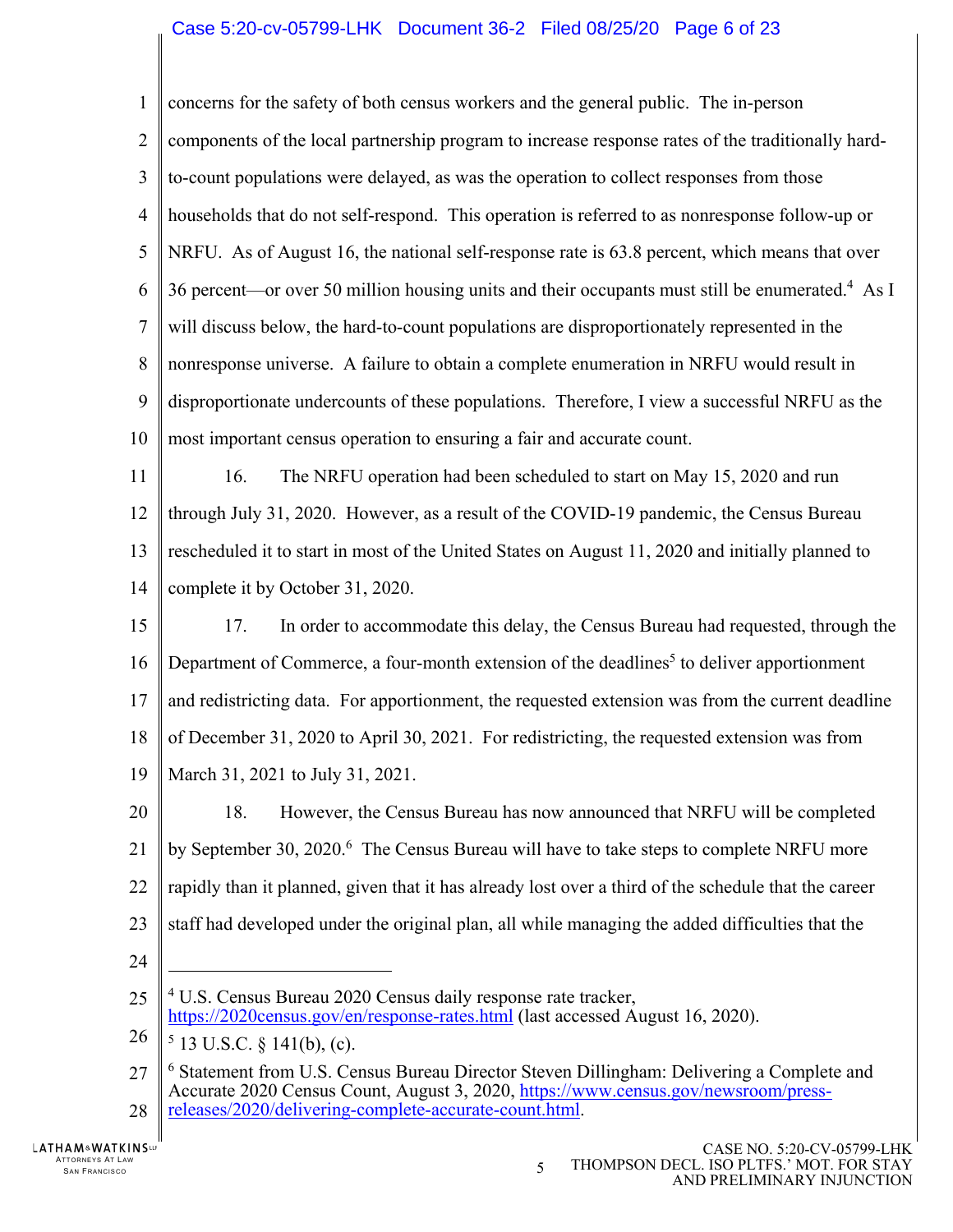# Case 5:20-cv-05799-LHK Document 36-2 Filed 08/25/20 Page 7 of 23

| $\mathbf{1}$   | pandemic has created.                                                                                    |  |  |  |  |
|----------------|----------------------------------------------------------------------------------------------------------|--|--|--|--|
| $\overline{2}$ | 19.<br>The Census Bureau recently released a review of the 2020 Census Operational                       |  |  |  |  |
| 3              | Plan Schedule <sup>7</sup> that describes actions being taken to complete all data collection, including |  |  |  |  |
| $\overline{4}$ | NRFU, by September 30, 2020. According to the Plan, these actions include:                               |  |  |  |  |
| 5              | Starting NRFU in all areas by August 9, 2020                                                             |  |  |  |  |
| 6              | Sending enumerators to make up to 6 visits to attempt to obtain an interview with<br>$\bullet$           |  |  |  |  |
| 7              | occupied housing units                                                                                   |  |  |  |  |
| 8              | Offering bonuses to NRFU enumerators to maximize staff production hours<br>$\bullet$                     |  |  |  |  |
| 9              | Making efforts at "Keeping Staff Levels Up"<br>$\bullet$                                                 |  |  |  |  |
| 10             | Implementing outbound telephone calling to supplement in-person contact attempts as a<br>$\bullet$       |  |  |  |  |
| 11             | means of enumerating hard-to-count populations                                                           |  |  |  |  |
| 12             | 20.<br>It is very unlikely that these actions will effectively address the constraints                   |  |  |  |  |
| 13             | imposed by the revised timelines for completing NRFU. My conclusion is informed by my                    |  |  |  |  |
| 14             | experiences in managing all aspects of the 2000 Census and by directing the research and                 |  |  |  |  |
| 15             | development necessary to plan the 2020 Census. The bases for my conclusion are as follows:               |  |  |  |  |
| 16             | The staffing levels will not be adequate to complete NRFU without accepting lower<br>$\bullet$           |  |  |  |  |
| 17             | quality enumerations and incompletely enumerating the traditionally hard-to-count                        |  |  |  |  |
| 18             | populations. The Census Bureau has lost over 30 percent of the time that had been                        |  |  |  |  |
| 19             | planned for NRFU, so it stands to reason that they will need more staff to complete this                 |  |  |  |  |
| 20             | critical undertaking. However, the plan being put forth to end data collection by                        |  |  |  |  |
| 21             | September 30 is to maintain staffing at levels determined before the advent of the                       |  |  |  |  |
| 22             | COVID-19 pandemic. The Department of Commerce Office of the Inspector General has                        |  |  |  |  |
| 23             | recently reviewed the progress of staffing for the NRFU and stated:                                      |  |  |  |  |
| 24             | "Bureau management have stated that their target number of enumerators, needed                           |  |  |  |  |
| 25             | by the end of August 2020 to complete NRFU production, is just above 300,000.                            |  |  |  |  |
| 26             | As of August 17, 2020, the Bureau has just under 220,000 enumerators trained                             |  |  |  |  |
| 27             | <sup>7</sup> U.S. Census Bureau, Review of 2020 Census Operational Plan Schedule, August 17, 2020,       |  |  |  |  |
| 28             | https://www.census.gov/content/dam/Census/newsroom/press-kits/2020/2020-operational-plan-                |  |  |  |  |

schedule-review.pdf.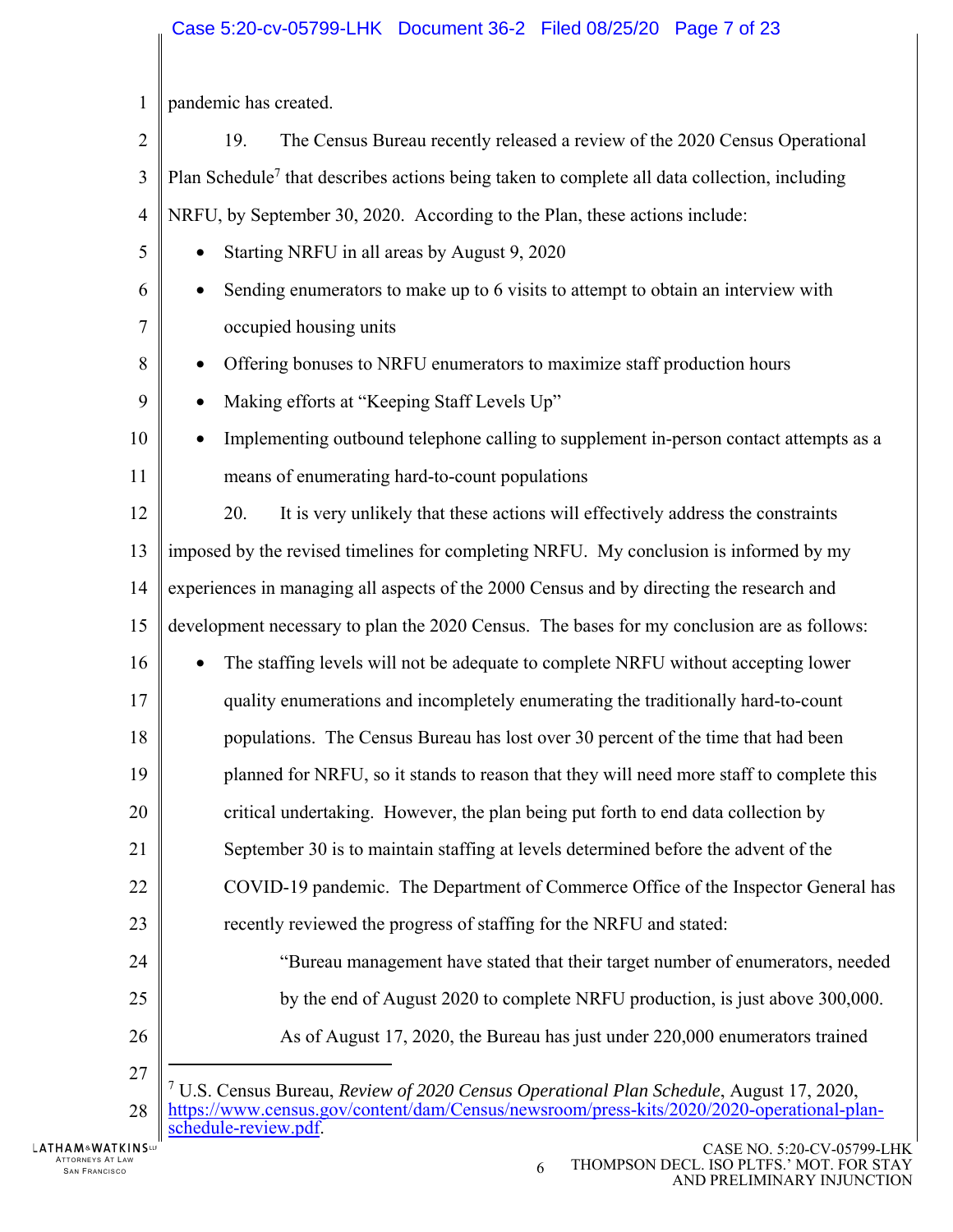| $\mathbf{1}$   | and ready to start working on the NRFU operation that is underway—this                                                                                                                              |
|----------------|-----------------------------------------------------------------------------------------------------------------------------------------------------------------------------------------------------|
| $\overline{2}$ | represents approximately 73 percent of the estimated number of enumerators                                                                                                                          |
| 3              | needed to complete NRFU production. However, 132 out of 248 total Area                                                                                                                              |
| $\overline{4}$ | Census Office (ACOs) are less than 75 percent toward reaching their estimated                                                                                                                       |
| 5              | goals; of those 132 ACOs at less than 75 percent, 37 are less than 50 percent                                                                                                                       |
| 6              | toward reaching their goal." <sup>8</sup>                                                                                                                                                           |
| 7              | Briefly, the Bureau has established Area Census Offices (ACO) to carry out the 2020                                                                                                                 |
| 8              | Census field operations, including NRFU. There are 248 ACOs, each of which has a                                                                                                                    |
| 9              | significant portion of the NRFU workload to carry out. On average, this would be                                                                                                                    |
| 10             | about 226,000 housing units from which a self-response was not received. But the                                                                                                                    |
| 11             | Census Bureau is already falling significantly behind in its plans for staffing NRFU,                                                                                                               |
| 12             | and these hiring shortfalls for NRFU staff are not uniform. Approximately 15 percent                                                                                                                |
| 13             | of the NRFU workload is in areas where the Census Bureau is falling 50 percent short                                                                                                                |
| 14             | of hiring goals. While the Census Bureau stated in the Review of the Operational                                                                                                                    |
| 15             | Plan Schedule that it was making efforts at "keeping staff levels up," it is falling well                                                                                                           |
| 16             | behind in reaching the staffing levels it had determined were necessary for NRFU.                                                                                                                   |
| 17             | Insufficient staffing will significantly lower the quality and effectiveness of NRFU                                                                                                                |
| 18             | operations, as I explain below.                                                                                                                                                                     |
| 19             | The self-response rates are not uniformly distributed and are disproportionally lower in                                                                                                            |
| 20             | areas with higher proportions of Black and Hispanic populations, as well as in some rural                                                                                                           |
| 21             | areas. As of August 6, 2020, there were 50.7 million people living in census tracts in the                                                                                                          |
| 22             |                                                                                                                                                                                                     |
| 23             |                                                                                                                                                                                                     |
| 24             |                                                                                                                                                                                                     |
| 25             |                                                                                                                                                                                                     |
| 26             | <sup>8</sup> Mark H Zabarsky, Principal Assistant Inspector General for Audit and Evaluation, 2020<br><b>Census Alert:</b> The Census Bureau Faces Challenges in Accelerating Hiring and Minimizing |
| 27             | Attrition Rates for Abbreviated 2020 Census Field Operations Final Memorandum No. OIG-20-<br>041-M., Memorandum for Steven D. Dillingham, Director, U.S. Census Bureau, August 18,                  |
| 28             | 2020.                                                                                                                                                                                               |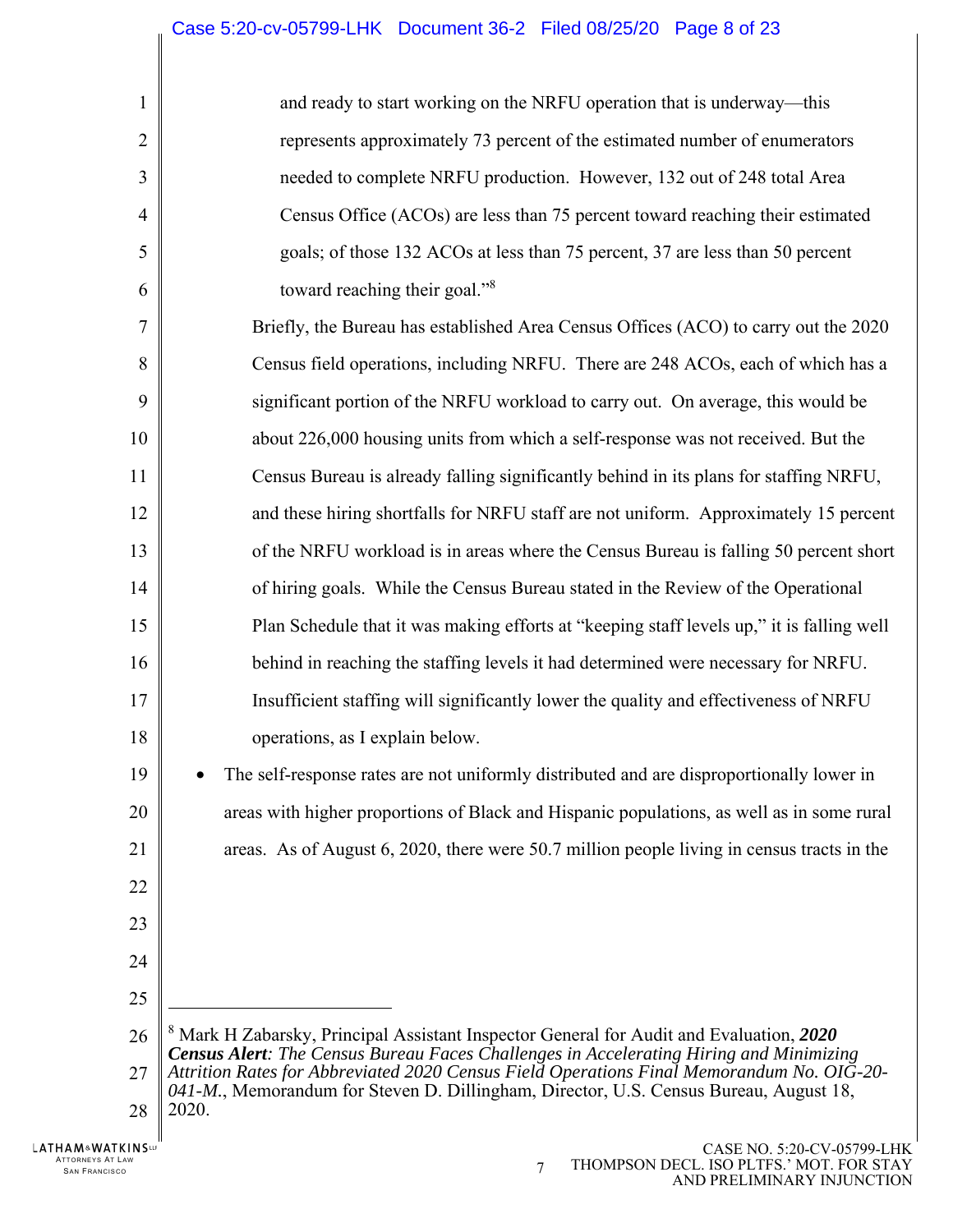# Case 5:20-cv-05799-LHK Document 36-2 Filed 08/25/20 Page 9 of 23

| $\mathbf{1}$   | lowest fifth of self-response. <sup>9, 10</sup> The overall self-response rate for these tracts is less than                                                                               |
|----------------|--------------------------------------------------------------------------------------------------------------------------------------------------------------------------------------------|
| $\overline{2}$ | 51.3 percent, compared to a national average of over 63 percent. Furthermore, while                                                                                                        |
| 3              | non-Hispanic Blacks make up 12.3 percent of the US population, they represent 22.2                                                                                                         |
| $\overline{4}$ | percent of the population in these low response areas. For Hispanics, the corresponding                                                                                                    |
| 5              | rates are 18.3 and 25.8 percent, respectively. The Census Bureau also noted that, as of                                                                                                    |
| 6              | August 6, 2020, the self-response rate in update-leave (rural areas) was a little over 34                                                                                                  |
| 7              | percent. In addition, since these areas have the lowest self-response rate, they will have                                                                                                 |
| 8              | the largest NRFU workloads, making recruiting and hiring sufficient staff to achieve a                                                                                                     |
| 9              | complete enumeration particularly challenging. As I will discuss below, the likely                                                                                                         |
| 10             | outcome for these areas and populations will be increased undercounts relative to                                                                                                          |
| 11             | previous censuses and decreased quality of the information collected.                                                                                                                      |
| 12             | Given the current NRFU staffing levels, the Census Bureau will have to rely less on                                                                                                        |
| 13             | direct in-person contact attempts and more on the following in order to try to meet the                                                                                                    |
| 14             | new September 30, 2020 deadline, with deleterious consequences for the count:                                                                                                              |
| 15             | Reduced in-person contact attempts with residents of the NRFU households, leading<br>a.                                                                                                    |
| 16             | to increased undercounts of the traditionally hard-to-count populations. While the                                                                                                         |
| 17             | Census Bureau is planning for up to 6 attempts for most NRFU households, this will                                                                                                         |
| 18             | not be enough to obtain complete interviews in many hard-to-count communities.                                                                                                             |
| 19             | The Government Accountability Office (GAO) evaluated the early testing that the                                                                                                            |
| 20             | Census Bureau carried out to develop the current NRFU procedures. The GAO                                                                                                                  |
| 21             | stated:                                                                                                                                                                                    |
| 22             |                                                                                                                                                                                            |
| 23             |                                                                                                                                                                                            |
| 24             |                                                                                                                                                                                            |
| 25             | A census tract is a small geographic area that is similar to a neighborhood. See<br>https://www.census.gov/programs-surveys/geography/about/glossary.html#par_textimage_13.                |
| 26             | <sup>10</sup> Steven Romalewski, Mapping "Self-Response" for a Fair and Accurate Census, Center for<br>Urban Research at the Graduate Center, City University of New York, August 7, 2020, |
| 27             | https://www.gc.cuny.edu/CUNY_GC/media/CUNY-Graduate-<br>Center/PDF/Centers/Center%20for%20Urban%20Research/Resources/Census2020-self-                                                      |
| 28             | response-rates-thru-Aug-6-CUNY-Graduate-Center.pdf.                                                                                                                                        |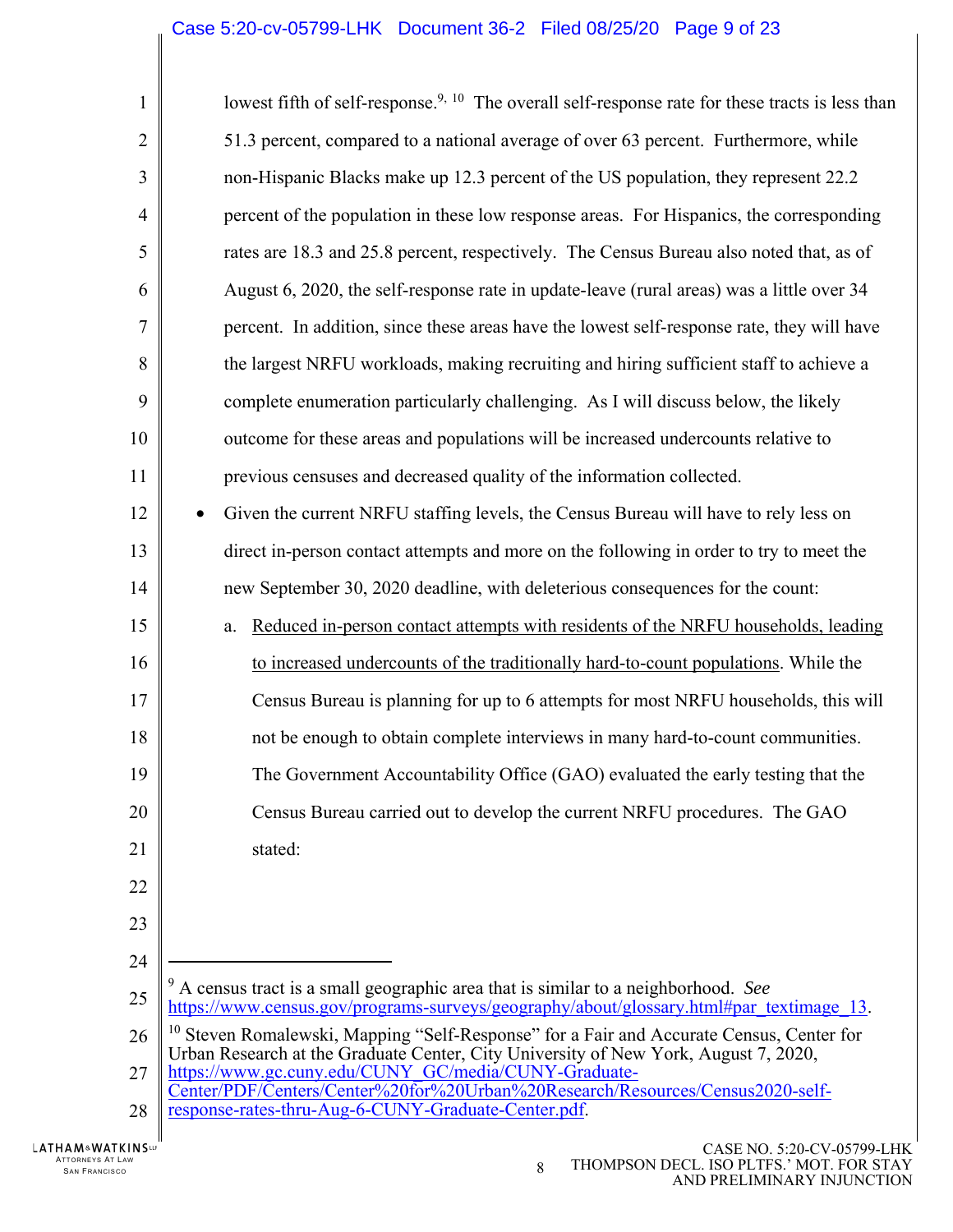| $\mathbf{1}$   | "according to preliminary 2016 Census Test data, there were 19,721 NRFU cases                   |
|----------------|-------------------------------------------------------------------------------------------------|
| $\overline{2}$ | coded as non-interviews in Harris County, Texas and 14,026 in L.A. County,                      |
| 3              | California, or about 30 and 20 percent of the test workload respectively.                       |
| 4              | According to the Bureau, non-interviews are cases where no data or insufficient                 |
| 5              | data were collected, either because enumerators made six attempted visits without               |
| 6              | success (the maximum number the Bureau allowed) or visits were not completed                    |
| 7              | due to, for example, language barriers or dangerous situations." <sup>11</sup>                  |
| 8              | The Census Bureau subsequently refined the NRFU procedures to allow for more                    |
| 9              | contact attempts, as is necessary to reach higher resolution rates comparable to                |
| 10             | previous censuses. <sup>12</sup>                                                                |
| 11             | In addition, hard-to-count communities have significantly lower levels of self-                 |
| 12             | response, and a corresponding larger proportion of households that fall into NRFU. It           |
| 13             | will not only be more difficult to recruit adequate staff for these areas, but making 6         |
| 14             | attempts will be exceedingly difficult, and as I noted above, will not be enough to             |
| 15             | obtain complete responses from all households in these areas. My experience has                 |
| 16             | shown that the proposed use of outbound telephone calling will be ineffective in                |
| 17             | reducing the need for in-person interviewing. For example, the Pew Research Center              |
| 18             | has documented that telephone survey rates have fallen from 36 percent in 1997 to               |
| 19             | under 6 percent in 2018. <sup>13</sup> In addition, outbound telephone calling for NRFU has not |
| 20             | been tested to determine whether it is even effective. Achieving a complete and                 |
| 21             | accurate count in the hard-to-count communities requires a lot of hard work by well-            |
| 22             | trained enumerators who are very familiar with these areas. Limited staff and a                 |
| 23             |                                                                                                 |
| 24             |                                                                                                 |

<sup>25</sup> 26 11 United States Government Accountability Office, *2020 CENSUS Additional Actions Could Strengthen Field Data Collection Efforts*, GAO-17-191, a report to congressional requesters, January 2017.

1

<sup>27</sup> 12 U.S. Census Bureau, *2020 Census Detailed Operational Plan for: 18. Nonresponse Followup Operation (NRFU)*, Version 2.0 Final, July 15, 2019.

<sup>28</sup> 13 Courtney Kennedy and Hannah Hartig, *Response rates in telephone surveys have resumed their decline*, Pew Research Center report, February 27, 2019.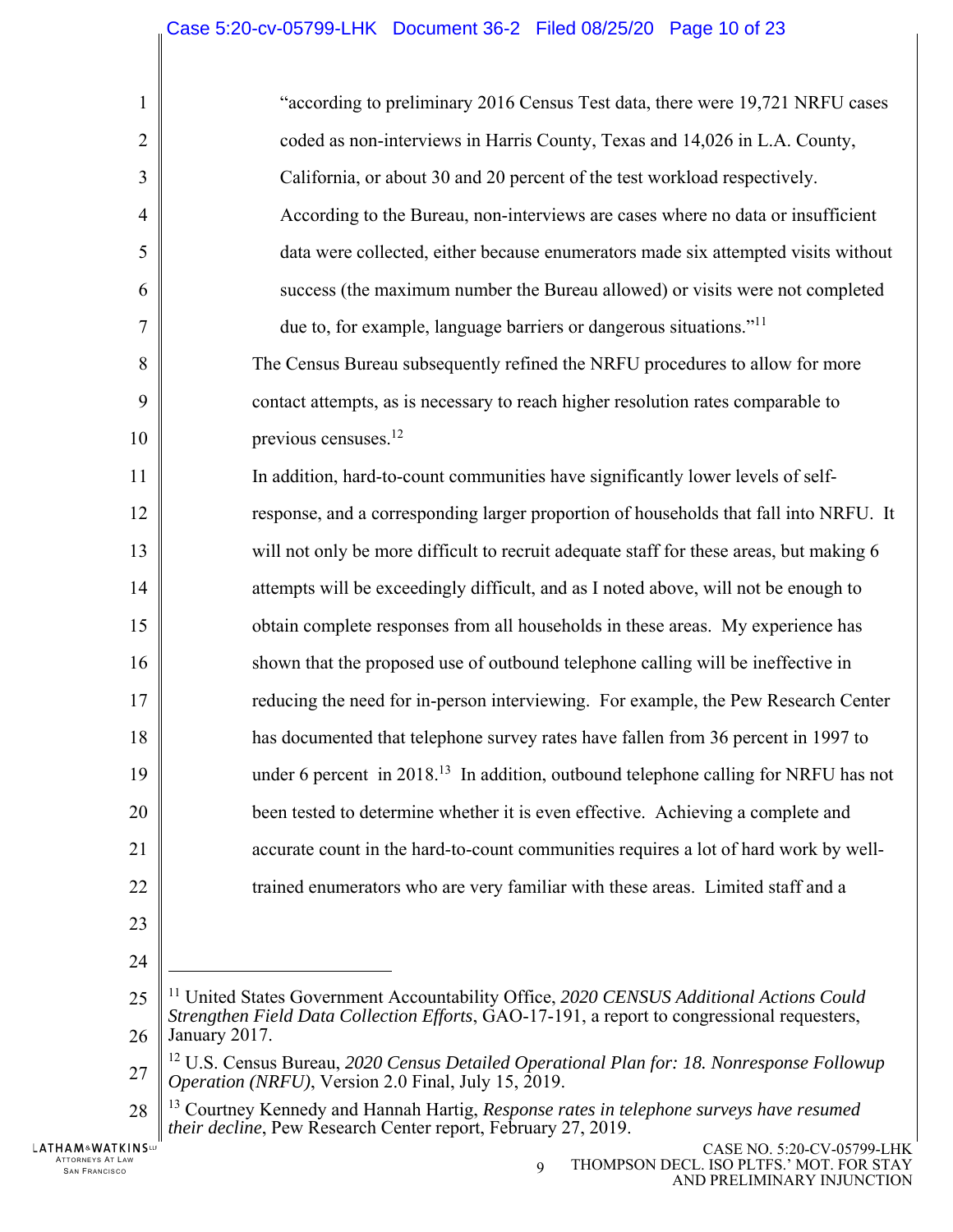| $\mathbf{1}$      |                | shortened time frame will likely result in serious and material increases in the                                                                               |
|-------------------|----------------|----------------------------------------------------------------------------------------------------------------------------------------------------------------|
| $\overline{2}$    |                | undercounts for these communities relative to previous censuses.                                                                                               |
| 3                 | $\mathbf{b}$ . | Increased proxy enumerations, resulting in increased levels of erroneous                                                                                       |
| $\overline{4}$    |                | enumerations. The limited NRFU workforce combined with the shortened schedule                                                                                  |
| 5                 |                | will result in a higher level of proxy enumerations than in previous censuses. Proxy                                                                           |
| 6                 |                | enumerations are those obtained by asking people other than the actual residents of                                                                            |
| 7                 |                | NRFU households for information about those residents. These proxies can include                                                                               |
| 8                 |                | neighbors, apartment managers, or other knowledgeable persons. The Census Bureau                                                                               |
| 9                 |                | conducted the 2010 Census Coverage Measurement (CCM) program which included                                                                                    |
| 10                |                | an extensive evaluation of the accuracy and quality of the 2010 Census. The CCM                                                                                |
| 11                |                | found that in the 2010 Census, proxy enumerations were obtained for about 21                                                                                   |
| 12                |                | percent of the NRFU returns. The erroneous enumeration rate for the proxy                                                                                      |
| 13                |                | enumeration was 6.7 percent—over twice the overall erroneous enumeration rate of                                                                               |
| 14                |                | 3.3 percent. $14$                                                                                                                                              |
| 15                | c.             | Increased reliance on administrative records to complete NRFU enumerations,                                                                                    |
| 16                |                | leading to less complete enumerations for the hard-to-count populations. The Census                                                                            |
| 17                |                | Bureau plans include the use of administrative records (e.g., records from the IRS,                                                                            |
| 18                |                | Medicare, and the Social Security Administration) to reduce the NRFU workload,                                                                                 |
| 19                |                | where feasible, by using such records to enumerate occupied households that have                                                                               |
| 20                |                | failed to respond after several contact attempts. <sup>15</sup> The Census Bureau may be forced                                                                |
| 21                |                | to rely more heavily on such enumerations if NRFU cannot be completed as planned.                                                                              |
| 22                |                | Based on the research that the Census Bureau conducted to develop the current                                                                                  |
| 23                |                | NRFU strategy, it had planned to enumerate 12.9 percent of the occupied NRFU                                                                                   |
| 24                |                | housing units after making one visit. <sup>16</sup> Expanding the uses of administrative records                                                               |
| 25                |                | <sup>14</sup> P. Cantwell, DSSD 2010 Census Coverage Measurement Memorandum Series # 2010-G-01,                                                                |
| 26                |                | (May 22, 2012), https://www.census.gov/coverage_measurement/pdfs/g01.pdf.                                                                                      |
| 27                |                | <sup>15</sup> Albert E. Fontenot, <i>Intended Administrative Data Use in the 2020 Census</i> , 2020 Census<br>Program Memorandum Series: 2020.06, May 7, 2020. |
| 28                |                | <sup>16</sup> U.S. Census Bureau, 2020 Census Detailed Operational Plan for: 18. Nonresponse Followup<br>Operation (NRFU), Version 2.0 Final, July 15, 2019.   |
| INS <sub>te</sub> |                | CASE NO 5.20-CV-05799-LHK                                                                                                                                      |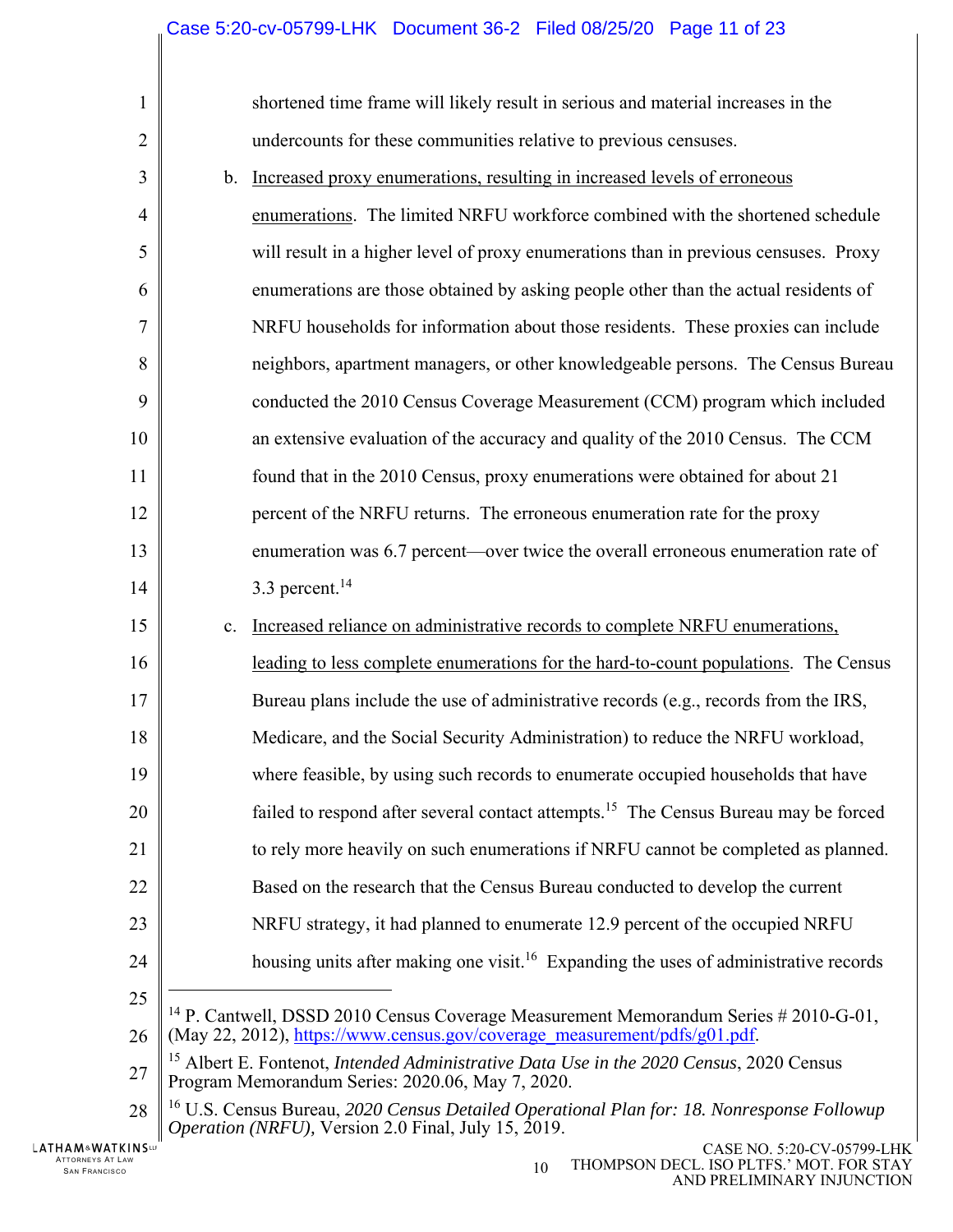| 1              |    | to enumerate a higher portion of the NRFU occupied housing units is not supported                |
|----------------|----|--------------------------------------------------------------------------------------------------|
| $\overline{2}$ |    | by the research the Census Bureau has used to date, and the Census Bureau has not                |
| 3              |    | released additional research to support such actions. Census Bureau research has                 |
| $\overline{4}$ |    | shown that the quality and completeness of administrative records is not expansive               |
| 5              |    | enough to replace a decennial census. <sup>17</sup> Therefore, the use of administrative records |
| 6              |    | beyond the planned levels for NRFU will be less representative of the hard-to-count              |
| 7              |    | populations than a complete NRFU.                                                                |
| 8              | d. | Likely an increased use of "whole person imputation" relative to previous censuses.              |
| 9              |    | Such imputations will not correct for any undercounts that have resulted from an                 |
| 10             |    | incomplete NRFU. In conducting NRFU in previous censuses, situations have arisen                 |
| 11             |    | where, despite the best efforts of NRFU enumerators, either minimal or no                        |
| 12             |    | information was obtained for some housing units by the conclusion of the NRFU.                   |
| 13             |    | The Census Bureau uses statistical techniques, referred to as imputation, to correct for         |
| 14             |    | this missing data problem. The statistical processes are used to estimate—or                     |
| 15             |    | impute—all of the characteristics of the persons in these housing units. The Census              |
| 16             |    | Bureau applies "Count Imputation" for situations where no information is available               |
| 17             |    | for a housing unit. This methodology will first estimate whether the unit is occupied,           |
| 18             |    | and if so, will estimate or impute a household size – meaning, the number of people              |
| 19             |    | in that household. The process will then use "whole person imputation" to estimate               |
| 20             |    | characteristics for persons in a household of this size. The Census Bureau also uses             |
| 21             |    | whole person imputation in situations where only the count of people residing in a               |
| 22             |    | housing unit could be determined. In the 2010 Census, about 2.0 percent of the                   |
| 23             |    | enumerations fell into the category of whole person imputation $-0.4$ percent were the           |
| 24             |    | result of count imputation and 1.6 percent resulted when only the population count               |
| 25             |    |                                                                                                  |
| 26             |    |                                                                                                  |
| 27             |    |                                                                                                  |

28 17 Rastogi, Sonya and Amy O'Hara, *2010 Census Match Study,* 2010 Census Planning Memorandum Series, No. 247, November 19, 2012.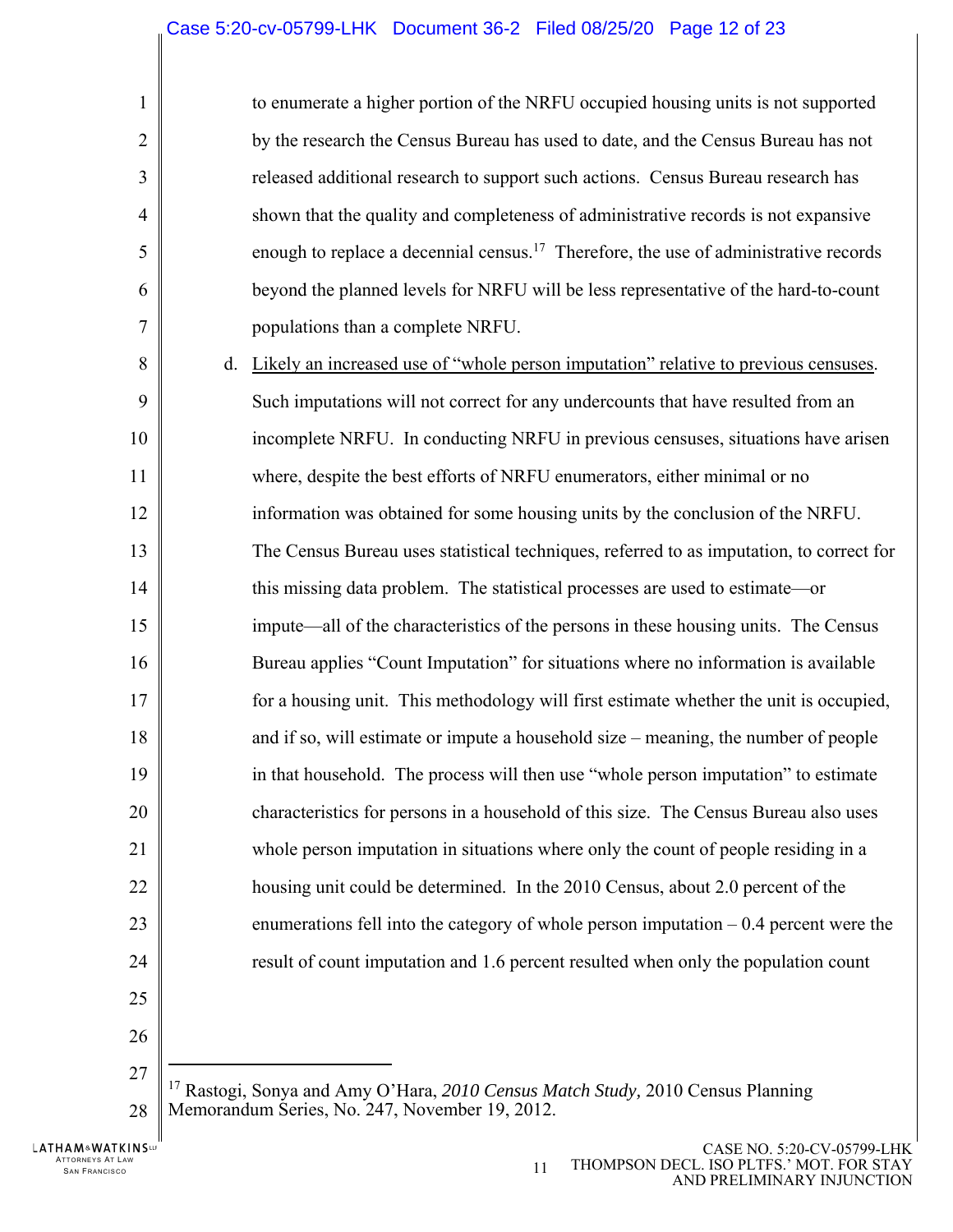| $\mathbf{1}$   | was known. <sup>18</sup> It should be noted that of the 16.3 million persons enumerated by                                                                                 |  |  |  |  |
|----------------|----------------------------------------------------------------------------------------------------------------------------------------------------------------------------|--|--|--|--|
| $\overline{2}$ | proxy in the 2010 Census, 23.1 percent required whole person imputation. <sup>19</sup> I believe                                                                           |  |  |  |  |
| 3              | that the levels of housing units requiring whole person imputation will be much larger                                                                                     |  |  |  |  |
| $\overline{4}$ | in 2020 than in 2010, due to the reduction in time and staff limitations for NRFU                                                                                          |  |  |  |  |
| 5              | enumerators to get a complete response. Unfortunately, the statistical methods that                                                                                        |  |  |  |  |
| 6              | the Census Bureau uses for whole person imputation rely on using information from                                                                                          |  |  |  |  |
| 7              | the resolved housing units to estimate or impute for the unresolved housing units.                                                                                         |  |  |  |  |
| 8              | Therefore, any undercounts that are in the resolved housing units will be carried                                                                                          |  |  |  |  |
| 9              | forward and not corrected.                                                                                                                                                 |  |  |  |  |
| 10             | The reduced schedule for NRFU will have serious accuracy and quality<br><b>B.</b>                                                                                          |  |  |  |  |
| 11             | implications for the 2020 Census                                                                                                                                           |  |  |  |  |
| 12             | 21.<br>Undercounts, particularly for traditionally hard-to-count populations, are likely to                                                                                |  |  |  |  |
| 13             | increase significantly in 2020 relative to previous censuses as a result of the Bureau's new,                                                                              |  |  |  |  |
| 14             | reduced schedule. As I discussed above, the NRFU workloads will be relatively higher in areas                                                                              |  |  |  |  |
| 15             | with lower self-response rates. The Census Bureau uses low self-response as a key measure in                                                                               |  |  |  |  |
| 16             | determining whether an area is hard-to-enumerate, <sup>20</sup> so by definition the challenge for NRFU to                                                                 |  |  |  |  |
| 17             | obtain a complete count is in these areas. In addition, these areas also contain higher proportions                                                                        |  |  |  |  |
| 18             | of Black and Hispanic populations relative to the White non-Hispanic population. The end result                                                                            |  |  |  |  |
| 19             | for these communities is likely to be incomplete NRFU enumeration due to staffing and time                                                                                 |  |  |  |  |
| 20             | limitations, as well as more use of proxy enumerations and whole person imputation. This will                                                                              |  |  |  |  |
| 21             | lead to increased undercounts relative to previous censuses. For example, in the 1990 Census the                                                                           |  |  |  |  |
| 22             | undercount of Black or African American population was 4.6 percent and for the Hispanic                                                                                    |  |  |  |  |
| 23             | population the undercount was 5.0 percent. <sup>21</sup> It is important to understand that in 1990, the                                                                   |  |  |  |  |
| 24             |                                                                                                                                                                            |  |  |  |  |
| 25             | <sup>18</sup> P. Cantwell, DSSD 2010 Census Coverage Measurement Memorandum Series # 2010-G-01,<br>May 22, 2012, https://www.census.gov/coverage_measurement/pdfs/g01.pdf. |  |  |  |  |
| 26             | $19$ Ibid.                                                                                                                                                                 |  |  |  |  |
| 27             | <sup>20</sup> Response Area Outreach Mapper, Census.gov, www.census.gov/roam, July 2018.                                                                                   |  |  |  |  |
| 28             | <sup>21</sup> P. Cantwell, DSSD 2010 Census Coverage Measurement Memorandum Series # 2010-G-01,<br>May 22, 2012, https://www.census.gov/coverage_measurement/pdfs/g01.pdf. |  |  |  |  |
|                |                                                                                                                                                                            |  |  |  |  |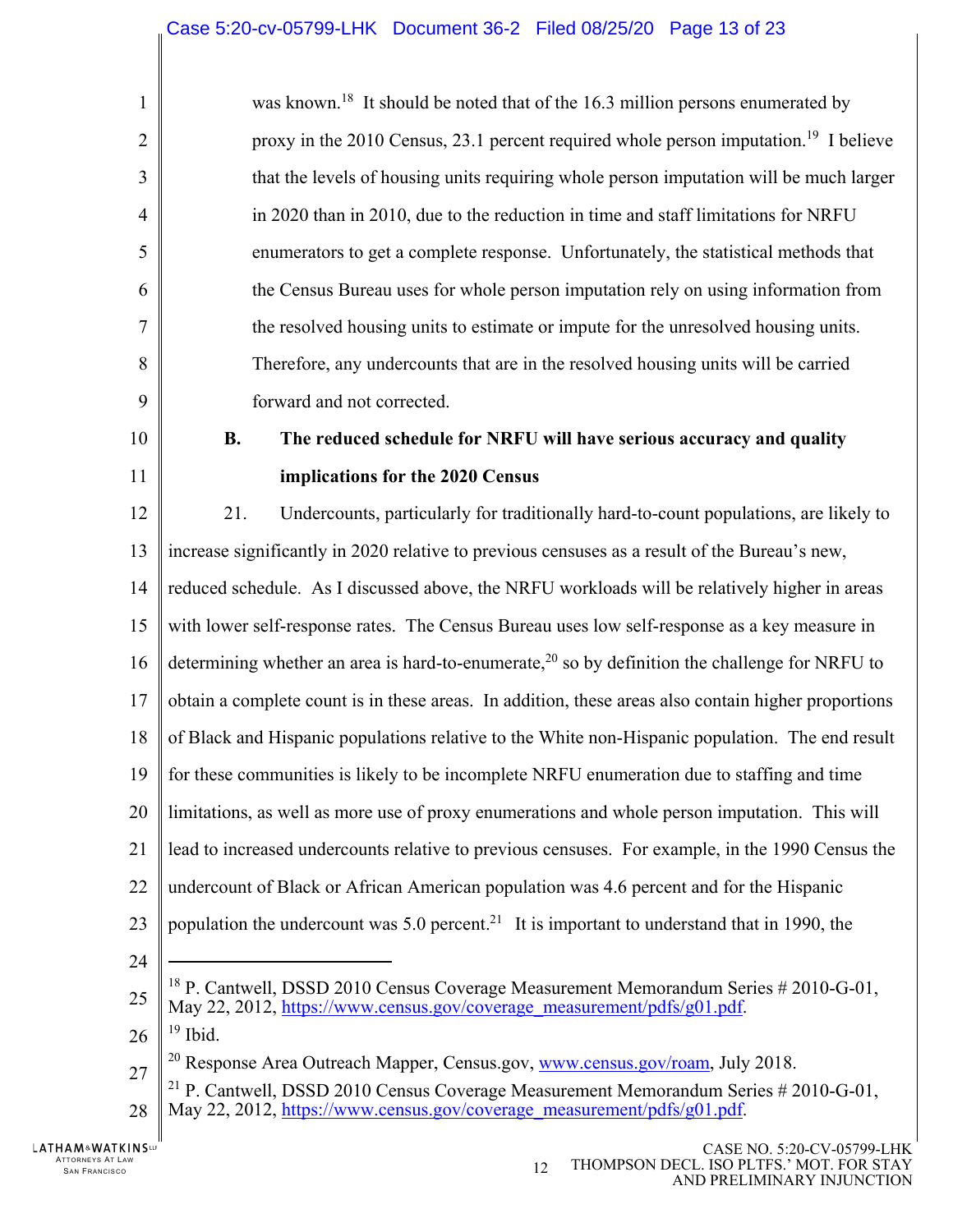#### Case 5:20-cv-05799-LHK Document 36-2 Filed 08/25/20 Page 14 of 23

1  $\mathfrak{D}$ 3 4 5 6 7 8 9 Census Bureau had the flexibility to extend the NRFU beyond its planned end date until it had reached a completion rate of 99 percent for NRFU enumeration.<sup>22</sup> However, even with this high completion rate for 1990, serious undercounts were measured. The Census Bureau does not have the flexibility to extend NRFU for the 2020 Census – it has a hard stop at September 30, 2020. In my opinion, there is a high risk that the measures the Census Bureau will be forced to take to complete NRFU by this unmovable deadline (as I discussed above relying more on proxy or count-only enumerations and administrative records), even potentially falling short of the 99 percent completion goal, will likely result in undercounts that will be materially larger than were observed in the 1990 Census.

10 11 12 13 14 15 16 17 22. The overall quality of the 2020 Census data will very likely be materially lower than in previous censuses. As I noted above, it is very likely that the Census Bureau will have to rely more on proxy enumeration and whole person imputation that in previous censuses. While this will be a particular problem for the hard-to-count areas, these less accurate enumeration methods will also most likely be used more across the board in the 2020 Census relative to previous censuses. In addition to the increased use of proxy enumeration, as I discussed above, employing a higher level of administrative records and whole person imputation will result in lower quality than would have been achieved through direct in-person contact.

18 19 20 23. The impacts of undercounts and poor quality data will not just be a problem for the immediate uses of the 2020 Census (e.g., apportionment and redistricting), but will remain for the 10 years until they can be corrected in the 2030 Census.

21 22

# **C. Increased transparency is essential to assure stakeholders of the legitimacy of 2020 Census data collection**

23 24. At this point, there is little information available to assess the conduct of the 2020

24 NRFU. The Census Bureau has been very forthcoming about the self-response portion of the

- 25 2020 Census: detailed and granular data have been made available to allow for public
- 26 assessment of self-response for many areas, including census tracts. This is not true for the
- 27

 $\overline{a}$ 

28 22 U.S. Census Bureau, *1990 Census of Population and Housing – History Field Enumeration 6- 36*, Report Number CPH-R-2, 1996, https://www.census.gov/library/publications/1996/dec/cphr-2.html.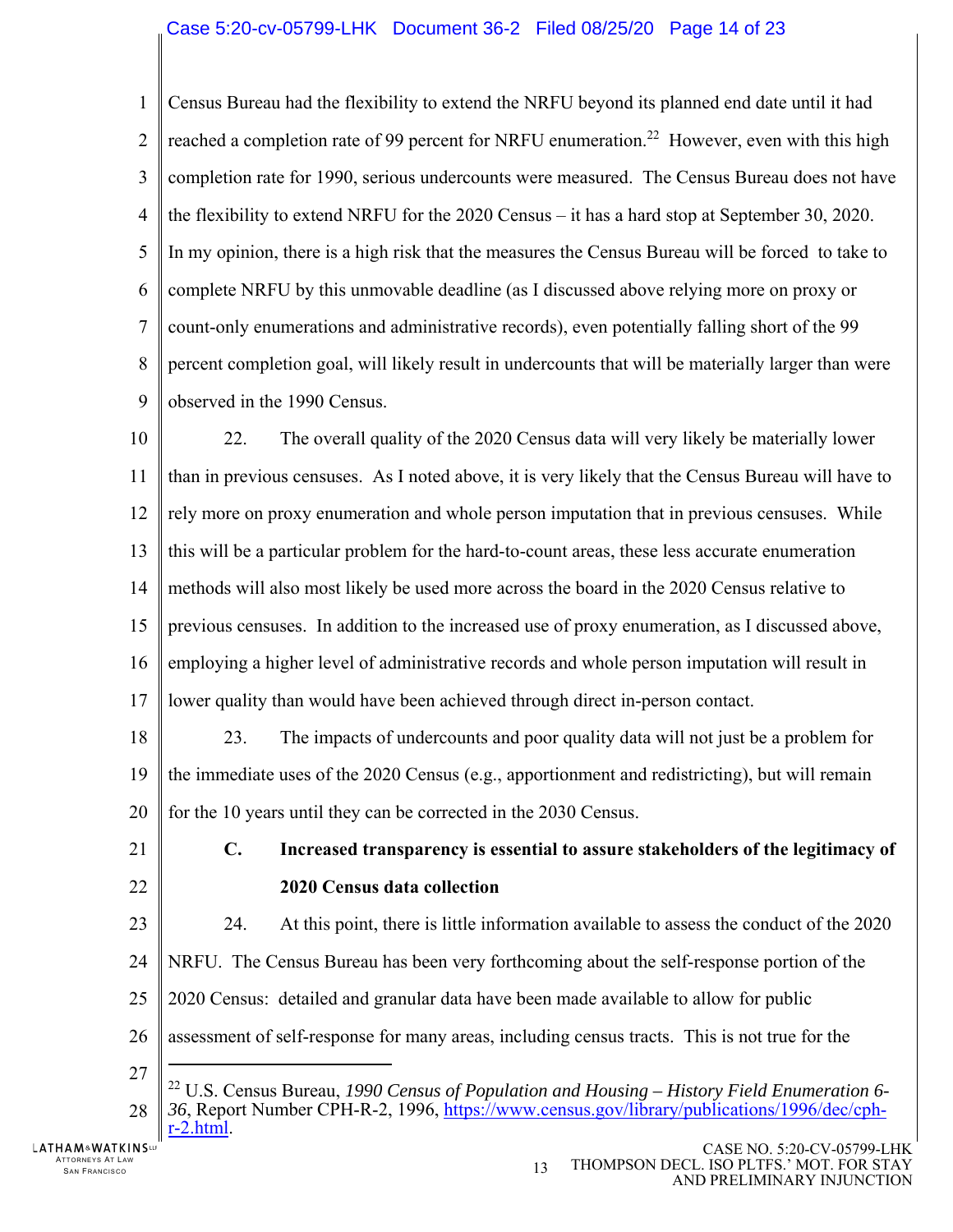1 NRFU portion of the 2020 Census.

 $\mathfrak{D}$ 3 4 5 6 7 8 9 10 25. The current Census Bureau plan is to release only NRFU resolution rates at the State level. These rates are not helpful in assessing the actual progress of NRFU in achieving a complete enumeration of all population groups and areas. In order to demonstrate that the NRFU is meeting the goal of a complete and accurate enumeration, it is essential that the Census Bureau provide additional data beyond just the resolution rate of housing units in NRFU. These data should include information such as the rate of proxy and count-only enumerations at similar levels of geographic aggregation as the self-response data. The absence of more granular data will compromise public perception of the legitimacy of any final results that the Bureau does release.

11 12 13 14 15 26. The public's perception of the legitimacy of the census is already imperiled. The Census Bureau has recently announced three new political appointees, including a new Deputy Director for Policy<sup>23</sup> and a new Deputy Director for Data.<sup>24</sup> Having political appointees with vague responsibilities at the Deputy Director level of the Census Bureau (which has always been a career position) is unprecedented and is raising serious concerns among stakeholders.

16 17 18 19 20 Perceptions that the results of the 2020 Census have been manipulated for political purposes will erode public and stakeholder confidence, not only in the 2020 Census, but also in our democratic processes more generally. Therefore, it is critical that the Census Bureau release the data that I have described above to demonstrate that it is achieving a complete and fair enumeration through NRFU.

- 21
- 22
- 23
- 24
- 25 26

1

- 27 <sup>23</sup> Statement from Census Bureau Director Steven Dillingham, Release Number CB20-RTQ.20.
- 28 <sup>24</sup> Statement from Census Bureau on Deputy Director for Data, Release Number CB20-RTQ.24, August 17, 2020.

LATHAM&WATKINSW ATTORNEYS AT LAW TTORNEYS AT LAW<br>SAN FRANCISCO 14 AM DESTROY AND THE SAN FRANCISCO 14 AM DESTROY AND THE SAN FRANCISCO 14 AM DESTROY AND THE SA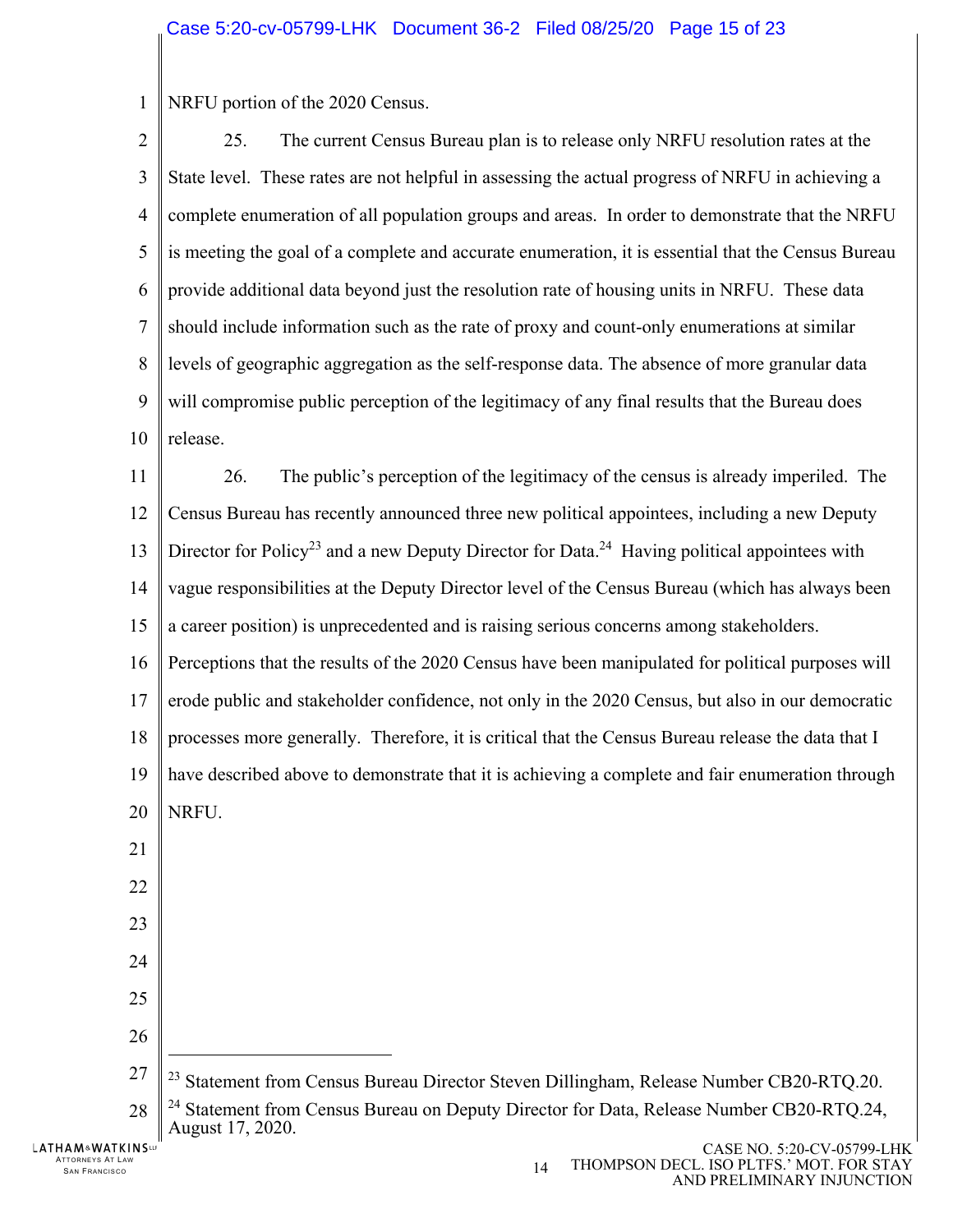#### $1 \parallel W$ . **Conclusion**

10

12

13

14

15

16

17

18

19

20

| $\overline{2}$ | It is my conclusion that the current deadlines for delivering the 2020 Census<br>27.            |
|----------------|-------------------------------------------------------------------------------------------------|
| 3              | apportionment and redistricting data place unreasonable time constraints on the Census Bureau.  |
| $\overline{4}$ | These constraints will not allow the Census Bureau to carry out data collection operations that |
| 5              | will deliver high quality results These timing constraints will very likely lead to large       |
| 6              | undercounts for the 2020 Census, and much larger undercounts than measured in previous          |
|                | censuses.                                                                                       |

| 8 | Pursuant to 28 U.S.C. § 1746, I declare under penalty of perjury that the foregoing is true |
|---|---------------------------------------------------------------------------------------------|
|   | $9$ and correct.                                                                            |

11 Executed on August  $\frac{\lambda}{l}$ , 2020 at Bend, Oregon.

John Thompson

21 22 23 24 25 26 27 28 LATHAM&WATKINSup **ATTORNEYS AT LAW**  TTORNEYS AT LAW **15 THOMPSON DECL. ISO PLTFS.' MOT. FOR STAY** [364] THOMPSON DECL. ISO PLTFS.' MOT. FOR STAY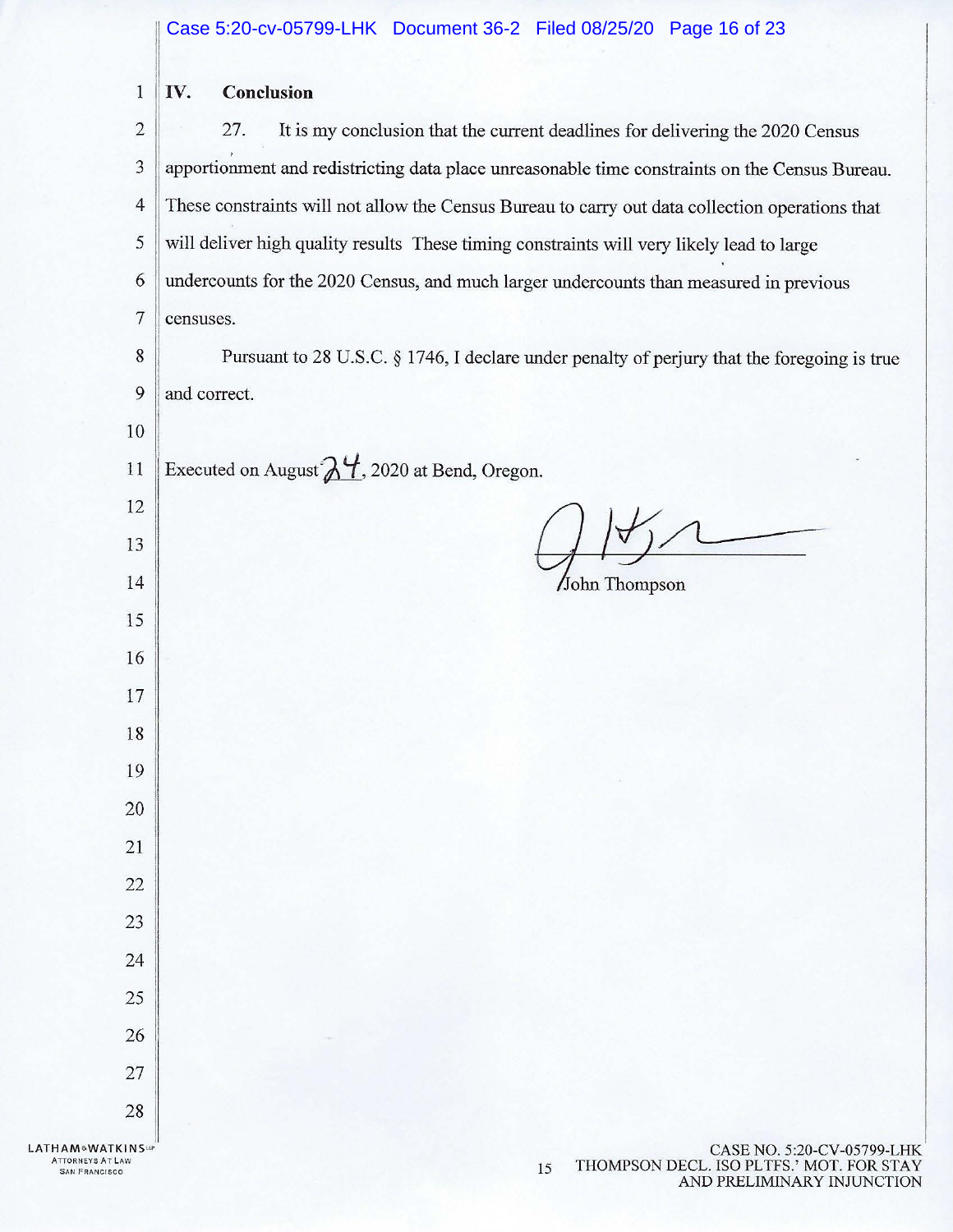# **JOHN H. THOMPSON**

#### **BRIEF CAREER HISTORY**

Extensive Senior Executive leadership in the non-profit and federal sectors, with experience in social science research and statistics, congressional advocacy, building coalitions, operational management, business development, stakeholder relations, innovation, and strategic vision.

#### **Independent Consultant, August 2018 to present**

Consulting service focusing on survey methodology, executive leadership, the Federal Statistical System, and decennial census. Activities have included:

- Expert witness for the plaintiffs in two court cases opposing the addition of a citizenship question to the 2020 Census
	- o New York Immigration Coalition, et al v. United States Department of Commerce and Wilbur Ross, U.S. District Court for the Southern District of New York, and
	- o Robyn Kravitz et al., v. United States department of Commerce, et al
- Training news media journalists on the 2020 Census with Georgetown University, the Poynter Center, and the Harvard Shorenstein Center.
- Providing consultation services to NORC at the University of Chicago

#### **Executive Director, Council of Professional Associations on Federal Statistics – July 2017 to August 2018**

The Council of Professional Associations on Federal Statistics (COPAFS) was founded in 1981 to coordinate activities of a number of Associations, Organizations, and Businesses that rely on federal statistics to support good governance and economic growth. COPAFS now represents a growing body of stakeholders that support the production and use of high quality statistics. The Executive Director represents these stakeholders in realizing their mission to *Advance Excellence in Federal Statistics*. Activities include:

- Advocated on behalf of federal agencies. For example, COPAFS is a co-chair of the Friends of the Bureau of Labor Statistics, and the Friends of the National Center for Health Statistics;
- Worked with stakeholder coalitions to support proper funding for the 2020 Census and the American Community Survey;
- Ensured members of Congress, COPAFS members, and other stakeholders were informed of critical issues facing agencies that produce federal statistics;
- Alerted members and stakeholders of breaking issues that needed immediate support and attention;
- Organized and supported ongoing educational efforts for members of Congress and their staff on the value and importance of federal statistics both nationally and in their own states and districts;
- Created and joined in powerful coalitions of organizations and businesses to advocate on behalf of federal agencies that produce statistics, building broad support across a wide spectrum of data users;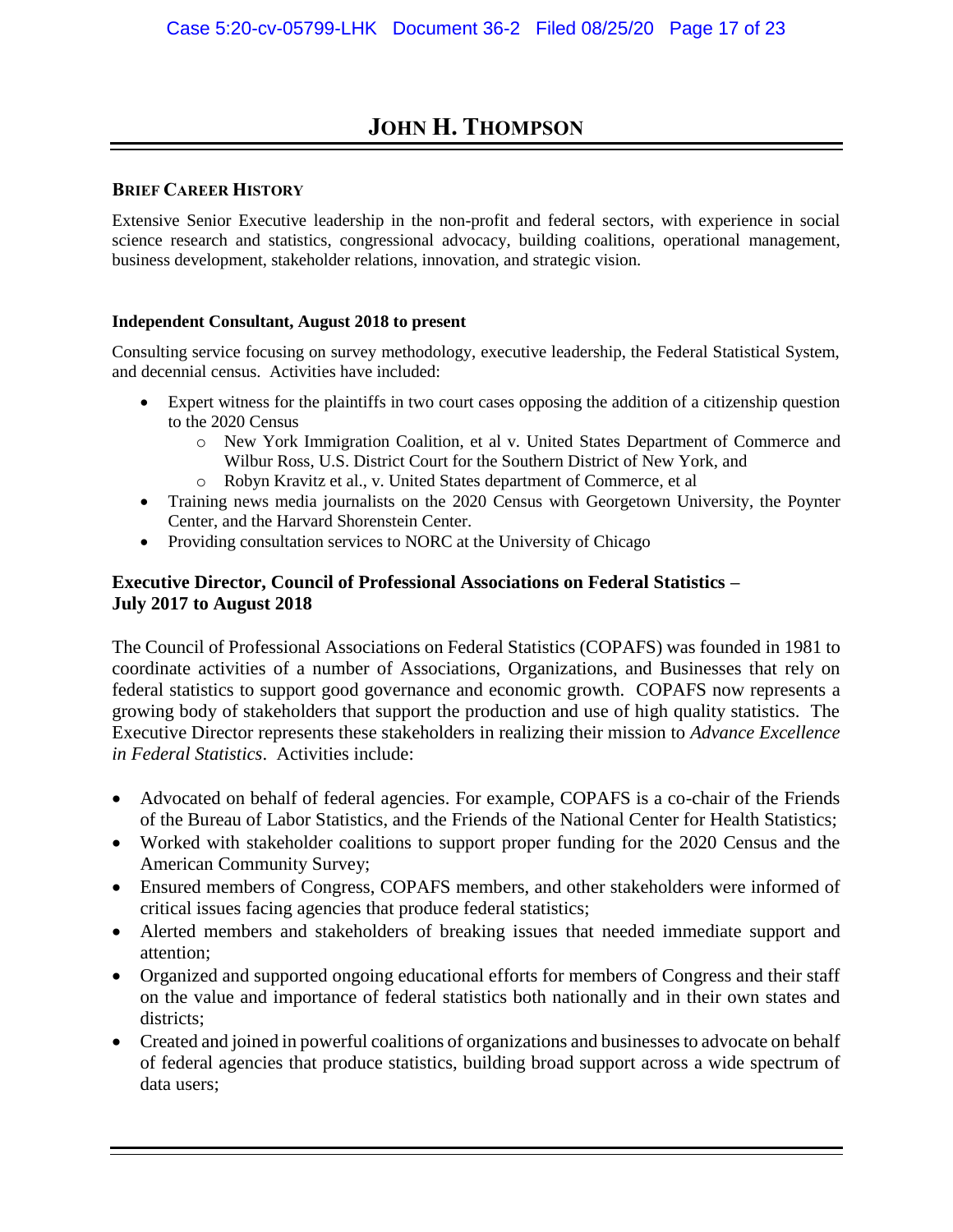- Built partnerships with foundations that help fund critical research in the statistical agencies and academia to ensure the on-going modernization of how statistical data are created and made available to the public and researchers, and to fund educational efforts;
- Worked closely with the Chief Statistician of the United States and the statistical agencies to help inform and promote modernization efforts underway and assist agencies in keeping abreast of new stakeholder data needs; and
- Hosted events to demonstrate the importance of federal statistics such as the 2018 Federal Committee on Statistical Methodology Research and Policy Conference.

### **Director, United States Census Bureau – August 2013 to June 2017**

Appointed by the President as Director of the largest federal statistical agency, with a staff of over 5,000 headquarters employees and approximately 10,000 to 15,000 staff spread across the United States in six regional offices and a major production facility in Indiana, with an annual budget exceeding \$1 billion. Key accomplishments include:

- Worked successfully with the executive and legislative branches of the federal government, including the White House, the Office of Management and Budget, Cabinet officials, and members of Congress and congressional staff, to accomplish a major transformation of the Census Bureau into a forward-looking  $21<sup>st</sup>$  century statistical agency. Testified at 6 congressional hearings on the Census Bureau;
- Provided a conceptual vision and lead a redesign of the 2020 decennial census that is estimated to save \$5 billion through effective use of operations research-driven reengineering of field operations, innovative use of technology, and partnership with key stakeholders;
- Lead outreach to key stakeholders including representatives of state local and tribal governments; advocacy organizations; professional associations, business groups, various media; and academic researchers;
- Put in place a robust research program to support mission critical activities, such as linking administrative records, disclosure avoidance methods, economic studies, statistical research, survey methodology, big data, and data dissemination;
- Lead efforts to maintain congressional support and funding for the American Community Survey, a critical data asset of the federal government, including mobilizing a diverse group of key stakeholders to effectively advocate in support of the survey, personally visiting almost all of the House of Representatives and Senate members of the Census Bureau appropriations and oversight committees, and establishing a program of research directly related to the concerns that had been raised;
- Improved economic statistics through research on using alternatives to direct survey data collection to produce statistics that are timelier and have increased granularity, and carrying out three initiatives to advance the release of principal economic indicators on trade, retail sales and services, which allowed the Bureau of Economic Analysis to significantly reduce revisions to Gross Domestic Product (GDP) estimates;
- Recruited outstanding research staff including new senior leadership for Research and Methodology, the Director of a newly established big data center, and seven former Presidential Innovation Fellows; and
- Improved data dissemination to the public, including development of a platform to deliver data in ways that will meet the rapidly evolving demands of a growing body of users. In addition,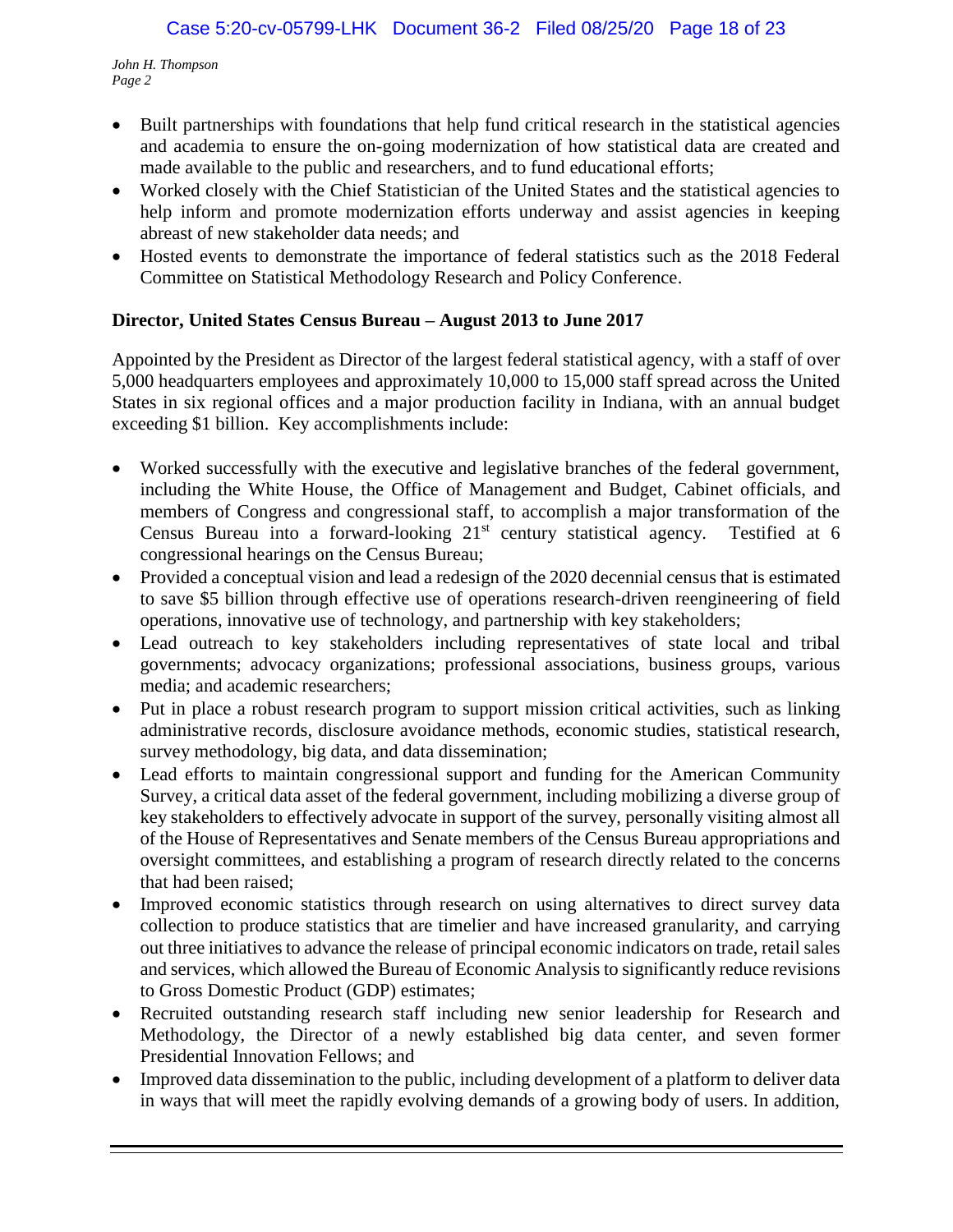> in order to meet immediate targeted demands two new tools were released: City SDK (Software Development Kit) to allow easy developer access; and Census Business Builder a tool that combines small area demographic and economic data in a way that is easily accessible for entrepreneurs and small business owners.

### **President and Executive Vice President, NORC at the University of Chicago – July 2002 to August 2013**

NORC is a national non-profit organization that conducts high quality social science research in the public interest. As President, I had responsibility for all NORC corporate activities and for the quality of all NORC research efforts. I provided vision for NORC to establish the organization as a leader in the social science research industry. My accomplishments included:

- Strengthened the organization's high-quality, diverse staff;
- Broadened the scope of the collaborations between NORC and the University of Chicago;
- Realized nearly 50 percent growth in revenue and greatly expanding NORC's portfolio of business and research programs; and
- Provided leadership in the social science research community selected to be a Fellow of the American Statistical Association (ASA), elected to serve a term as Chair of the Social Statistics Section of the ASA, and chaired the 2009 ASA Committee on Fellows. Also elected as a member of the Committee on National Statistics, serving on two National Academy of Sciences panels addressing 2010 and 2020 Census concerns.

As Executive Vice President of Survey Operations (2002 – 2008), I provided oversight and direction to the Economics, Labor Force, and Demography Research Department, the Statistics and Methodology Department, and Survey Operations for field and telephone data collection. My major accomplishments included:

- Provided leadership and guidance for a major corporate initiative, the National Immunization Survey, which is conducted on behalf of the Centers for Disease Control and Prevention, and is the largest telephone survey in the United States conducted via random digit dialing for scientific purposes.
- Significantly increased the productivity and cost effectiveness of NORC's overall data collection activities;
- Successfully utilized skills in directing large project start-ups, and in managing large complex operations, directing the project through the completion of the first contract phase, which included the first year of data collection and the delivery of the first data set; and
- All survey operations were completed on schedule, and within budget including the delivery of an extremely complex data set, and a public use file.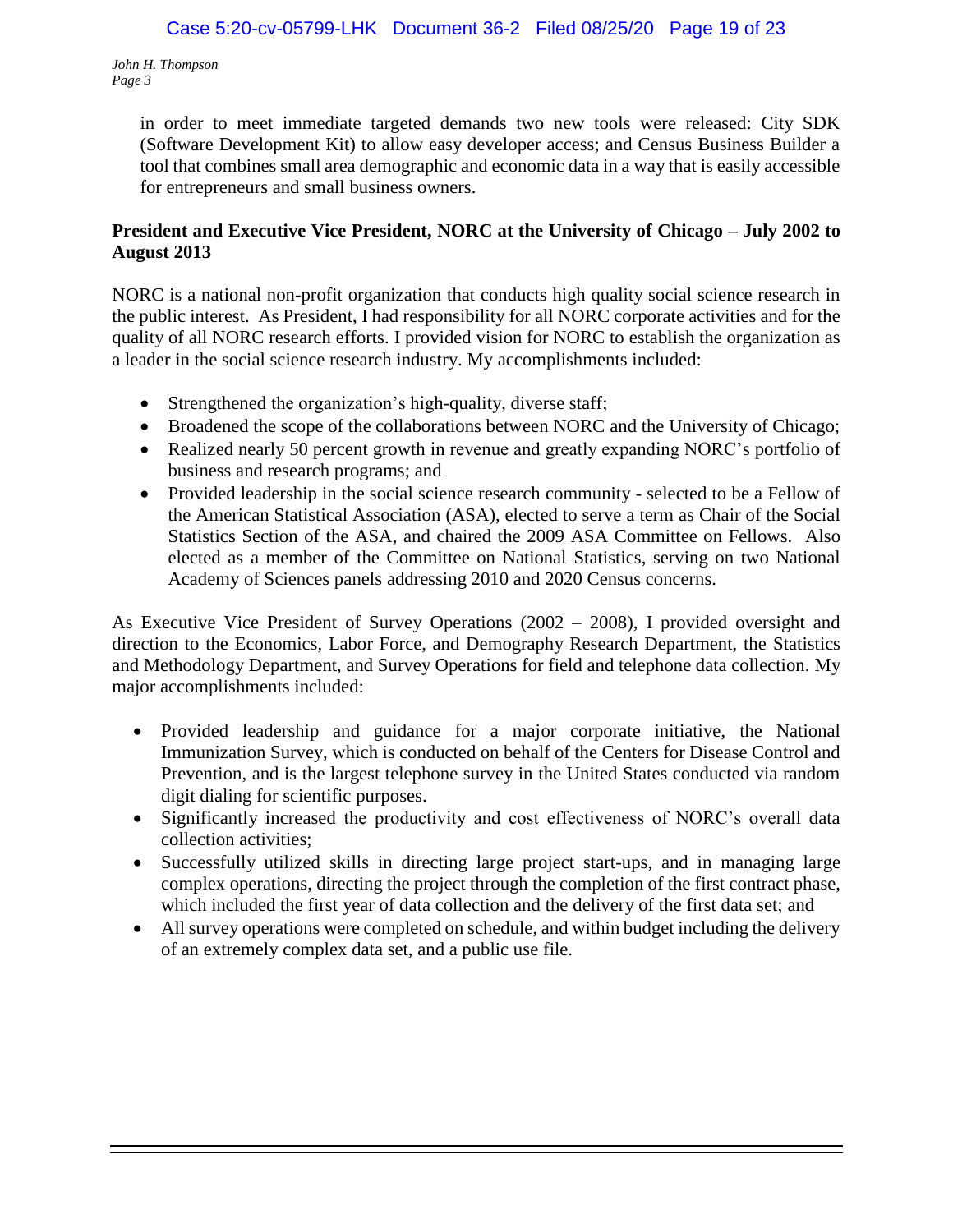#### **Principal Associate Director and Associate Director for Decennial Census Programs, United States Census Bureau – 1997 to July 2002**

Served as the senior career executive responsible for all aspects of the 2000 Decennial Census. This was the largest peacetime mobilization undertaken by the U.S. government, with a budget of \$6.5 billion, establishment of over 500 field offices, a temporary workforce that peaked at over 500,000, and establishment of telephone capacity to receive over 5 million calls over a period of one month. I was also chairman and director of the Executive Steering Committee for Accuracy & Coverage Evaluation Policy for the 2000 Census. This Committee was charged with making a recommendation as to whether or not to adjust the 2000 Census redistricting data for coverage errors, an issue fraught with political disagreement and controversy. This work was widely recognized as superb – with the Committee's recommendation supported by numerous reviews, including the National Academy of Sciences Panel on evaluating Census 2000.

#### **EDUCATION**

| M.S.        | Graduate course work in statistics - George Washington University 1977-1981 |  |  | Virginia Polytechnic Institute and State University, 1975 Mathematics |
|-------------|-----------------------------------------------------------------------------|--|--|-----------------------------------------------------------------------|
| <b>B.S.</b> | Virginia Polytechnic Institute and State University, 1973 Mathematics       |  |  |                                                                       |

#### **PROFESSIONAL SERVICE AND ASSOCIATIONS**

American Statistical Association, 1975 to Present

Chair, Social Statistics Section – 2011

Chair, ASA Committee on Fellows - 2009

National Academy of Sciences,

Member of the Committee on National Statistics – 2011 - 2013

Member of the Panel on the Design of the 2010 Census Program of Evaluations and Experiments

Member of the Panel to Review the 2010 Census

#### **HONORS AND AWARDS**

Virginia Tech College of Science Hall of Distinction inaugural class, 2013

Presidential Rank Award of Meritorious Executive, 2001

Department of Commerce, Gold Medal, U.S. Bureau of the Census, 2000

Elected Fellow of the American Statistical Association, 2000

Department of Commerce, Silver Medal, U.S. Bureau of the Census, 1998

Department of Commerce, Bronze Medal, U.S. Bureau of the Census, 1988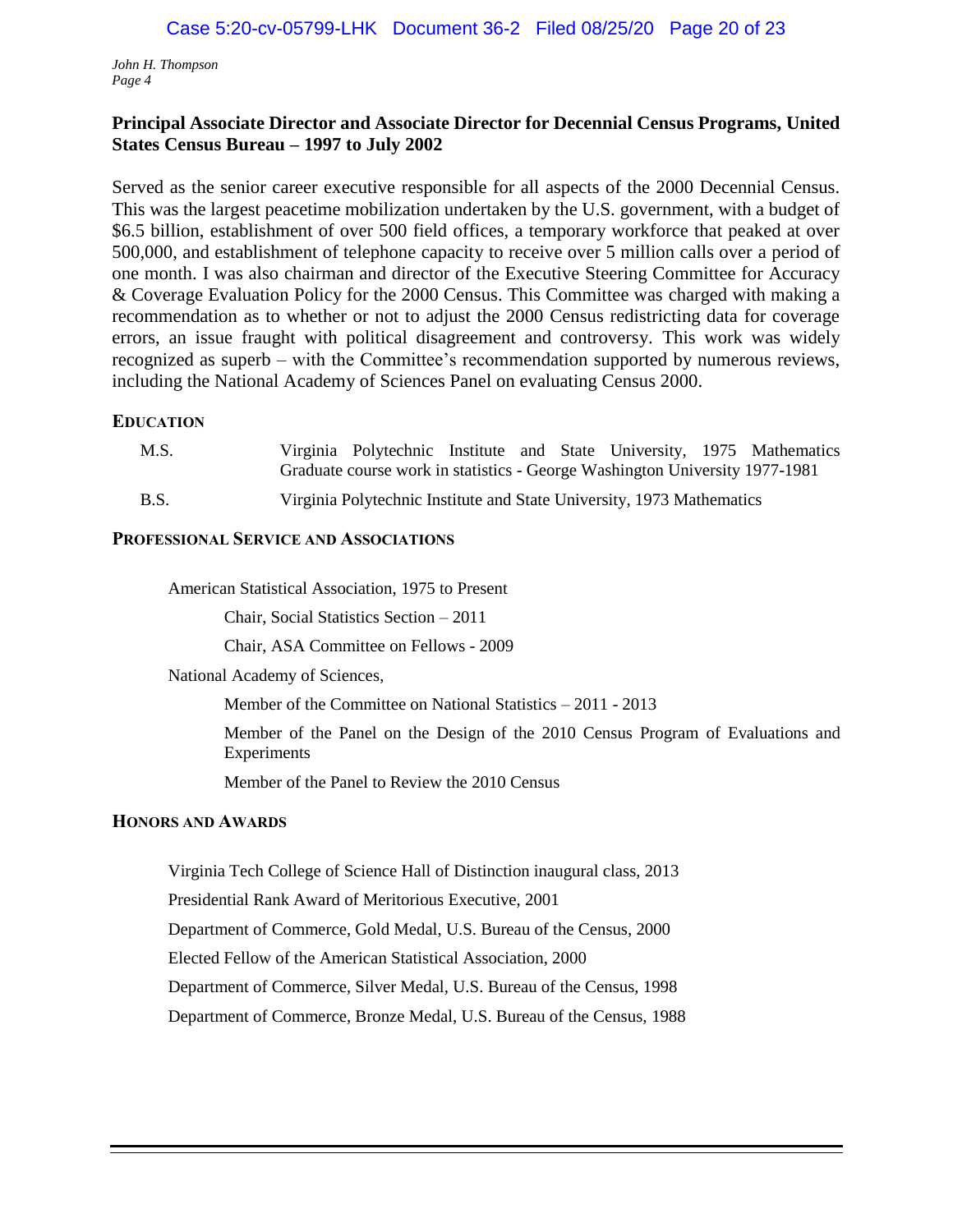# **PAPERS AND PUBLICATIONS**

| 2018 | Thompson, John H and Yablon, Robert. Issue Brief: "Preparing for the 2020<br>Census Considerations for State Attorneys General". American Constitution<br>Society., October 10, 2018                                                                                                      |
|------|-------------------------------------------------------------------------------------------------------------------------------------------------------------------------------------------------------------------------------------------------------------------------------------------|
| 2012 | Thompson, John H. (Panel Member). "Panel Discussion: Considering Changing<br>Sectors in the Research Industry?: Advice From Those Who Have Done It!"<br>AAPOR 67th Annual Conference, Orlando, Florida, May 19, 2012                                                                      |
| 2012 | Thompson, John H. (Discussant). "Future is Now: Realignment of Current Survey<br>Management and Operations at the Census Bureau". Population Association of<br>America 2012 Annual Meeting, San Francisco, California, May 4, 2012.                                                       |
| 2012 | Thompson, John H. (Discussant). "Use of Administrative Records in the 2020<br>Census." Federal Committee on Statistical Methodology, Washington, DC.,<br>January 10, 2012                                                                                                                 |
| 2011 | Weinberg, Daniel H. and Thompson, John H., "Organization and Administration<br>of the 2010 U.S. Census." In Margo J. Anderson, Constance F. Citro, and Joseph<br>J. Salvo (eds.) <i>Encyclopedia of the U.S. Census</i> , Second Edition, CQ Press., July<br>2011                         |
| 2010 | Thompson, John H., "Challenges, Innovation and Quality for the 21st Century"<br>Keynote Speech at the 2010 FCSM Statistical Policy Seminar, Washington, DC,<br>December 14, 2010.                                                                                                         |
| 2010 | Thompson, John H., "The Future of Survey Research:<br>Opportunities and<br>Challenges" Paper presented at the Applied Demography Conference, San<br>Antonio, Texas., January 11, 2010 and at the Population Association of America<br>2010 Annual meeting, Dallas, Texas, April 15, 2010. |
| 2008 | Thompson, John H. (Panel Member). "Panel Discussion: The American<br>Community Survey: Promise, Products and Perspectives." Population Association<br>of America Annual Meeting, New Orleans, Louisiana, April 17, 2008.                                                                  |
| 2006 | Thompson, John H. (Discussant). "Census 2010: A New Census for the 21 <sup>st</sup><br>Century." Population Association of America Annual Meeting, Los Angeles,<br>California, March 30, 2006.                                                                                            |
| 2004 | Thompson, John H., "Interviewer Falsification of Survey Data." Paper presented<br>at the Joint Meetings of the American Statistical Association, Toronto, Canada,<br>August 11, 2004.                                                                                                     |
| 2003 | Thompson, John H., "Is Interviewer Falsification Scientific Misconduct?"<br>Roundtable paper presented at the American Association for Public Opinion<br>Research 58 <sup>th</sup> Annual Conference, Nashville, Tennessee, May 16, 2003.                                                 |
| 2002 | Thompson, John H. (Discussant). "Eliminating the 2010 Census Long Form? –<br>Current Status of the American Community Survey." Population Association of<br>America Annual Meeting, Atlanta, Georgia, May 9, 2002.                                                                        |
|      |                                                                                                                                                                                                                                                                                           |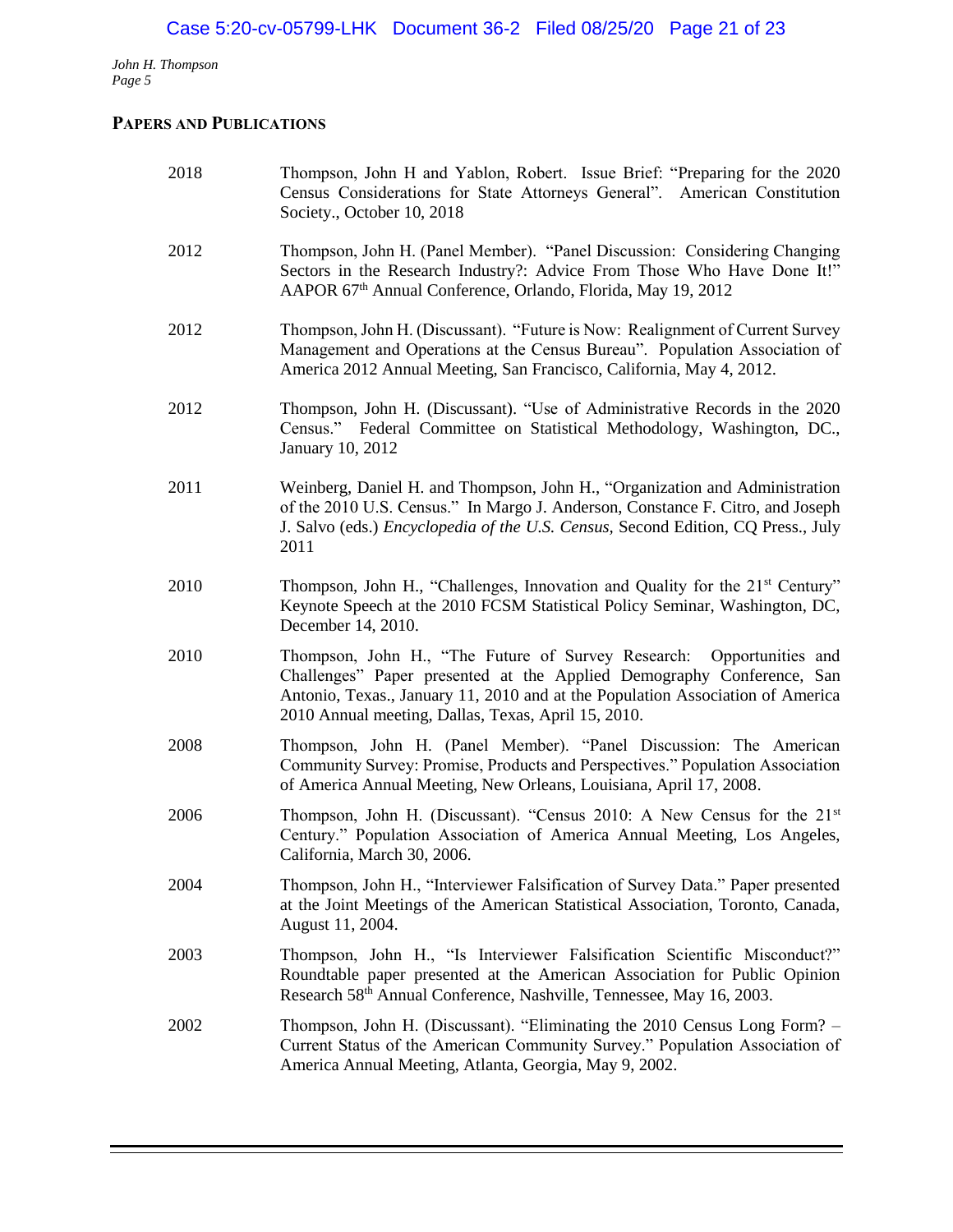| 2001 | Thompson, John H., "Decision on Release of Statistically Corrected Redistricting<br>Data." Invited paper presented at the Joint Meetings of the American Statistical<br>Association, Atlanta Georgia, August 6, 2001.                                            |
|------|------------------------------------------------------------------------------------------------------------------------------------------------------------------------------------------------------------------------------------------------------------------|
| 1999 | Thompson, John H., "Census 2000 – Innovations and New Technology." Paper<br>presented at the Economic Commission for Europe's Conference of European<br>Statisticians Meeting, Geneva, Switzerland, February 15-17, 1999.                                        |
| 1998 | Thompson, John H. and Robert E. Fay, "Census 2000: The Statistical Issues."<br>Paper presented at the Joint Meetings of the American Statistical Association,<br>Dallas, Texas, August 9-13, 1998.                                                               |
| 1996 | Thompson, John H. and Karen Mills, "Census 2000 Content: Tradeoffs on Cost,<br>Quality, and Quantity." Paper presented at the Annual Meeting of the Population<br>Association of America, New Orleans, Louisiana, May 9-11, 1996.                                |
| 1995 | Thompson, John H., Mary H. Mulry, Susan M. Miskura, "Census 2000: Statistical<br>Issues in Reengineering the Decennial Census." Paper presented at the Annual<br>Meeting of the American Statistical Association, Orlando, Florida, August 13-17,<br>1995.       |
| 1992 | Fay, Robert E. and John H. Thompson, "The 1990 Post-Enumeration Survey:<br>Statistical Lessons in, Hindsight." Paper presented at the Annual Research<br>Conference, March 22-25, 1992, Arlington, Virginia.                                                     |
| 1989 | Edson, Robert G. and John H. Thompson, "1990 Decennial Census Coverage<br>Improvement Program." Paper presented at the Annual Winter Meetings of the<br>American Statistical Association, San Diego, California, January, 1989.                                  |
| 1988 | Navarro, Alfredo, John H. Thompson, and Linda Flores-Baez, "Results of Data<br>Switching Simulation." Paper presented to the Census Advisory Committees at the<br>Joint Advisory Committee Meetings, Oxon Hill, Maryland, April, 1988.                           |
| 1987 | Griffin, Richard A. and John H. Thompson, "Confidentiality Techniques for the<br>1990 Census." Paper presented to the Census Advisory Committees at the Joint<br>Advisory Committee Meetings, Oxon Hill, Maryland, October, 1987.                                |
|      | U.S. Bureau of the Census, "Programs to Improve Coverage in the 1980 Census,"<br>by John H. Thompson. Evaluation and Research Reports, PHC80-E3.                                                                                                                 |
| 1986 | Thompson, John H. and David Franklin, 'Test Census Results and Applications<br>for the 1990 Planning." Paper presented at the Census Bureau Second Annual<br>Research Conference, Reston, Virginia, March, 1986.                                                 |
| 1984 | Miskura, Susan M., John H. Thompson, Henry F. Woltman, "Uses of Sampling<br>for the Census Count." Paper presented at the Annual Meeting of the American<br>Statistical Association, Philadelphia, Pennsylvania, August, 1984.                                   |
|      | Fan, Milton C., Martha L. Sutt, and John H. Thompson, "Evaluation of the 1980<br>Census Precanvass Coverage Improvement Program." Paper presented at the<br>Annual Meeting of the American Statistical Association, Philadelphia,<br>Pennsylvania, August, 1984. |
|      | Keeley, Catherine and John H. Thompson, "The 1980 Census Nonhousehold<br>Sources Program." Paper presented at the Annual Meeting of the American<br>Statistical Association, Philadelphia, Pennsylvania, August, 1984.                                           |